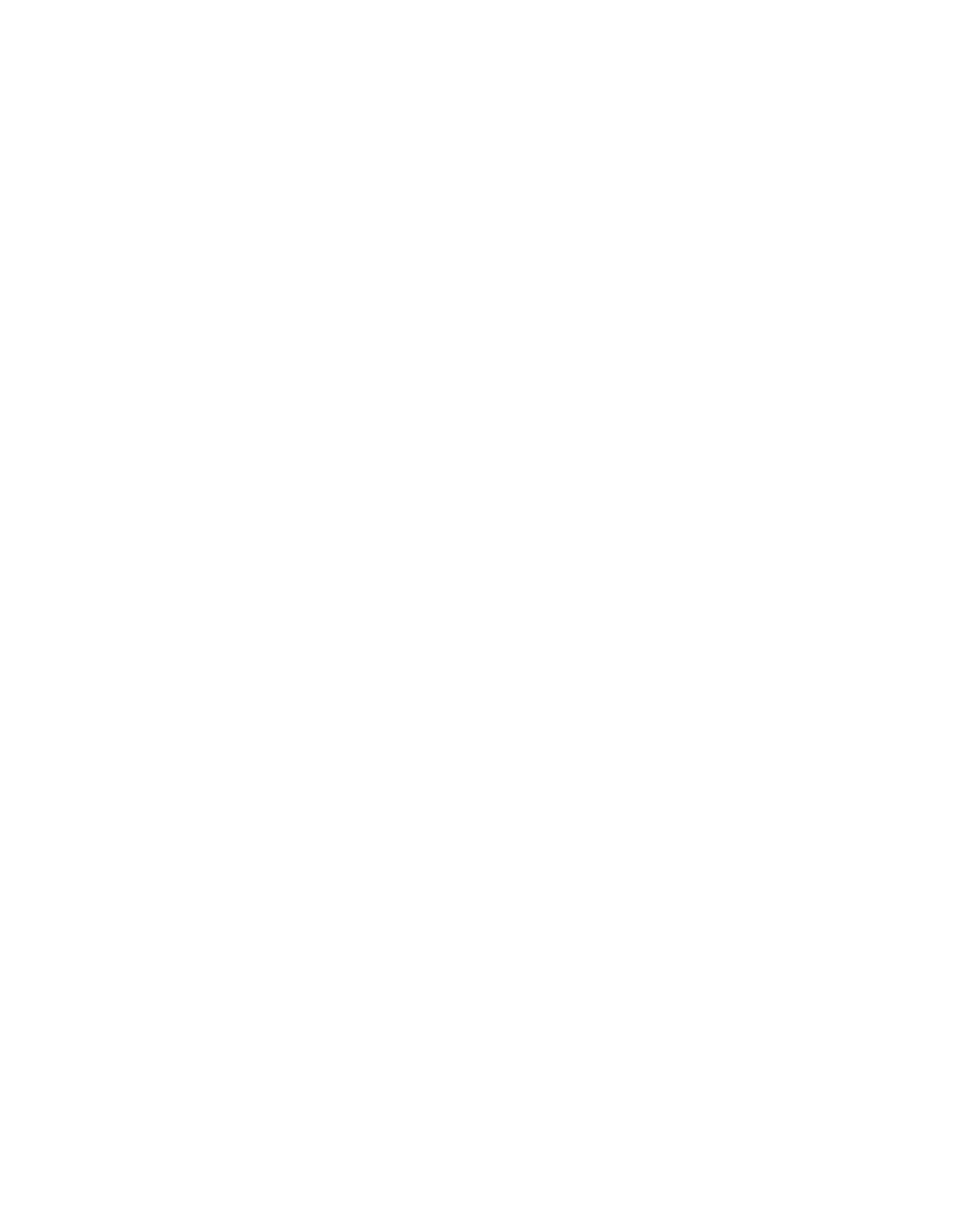# **Simplifying Assessment Design**

## **Chris Jakicic**

chrisjakicic.com | cjakicic@comcast.net | @cjakicic

#### **Targets for Today**

- Understand how unwrapping standards into learning targets improves the quality of classroom formative and common formative assessments.
- Explore ways to assure our items match the rigor of the assessment targets.
- Learn how to develop an assessment plan before writing questions; this assures a more valid product.

## **Critical Questions Teams Ask**

(DuFour, DuFour, Eaker, Many, & Mattos, *Learning By Doing*, 2016)

- 1. What do we want our students to know and be able to do?
- 2. How will we know if they can?
- 3. What will we do for those who can't?
- 4. What will we do for those who already can?



#### **Formative Assessment**

(Wiliam, *Embedded Formative Assessment*, 2011, p. 48)

"An assessment functions formatively to the extent that evidence about student achievement is elicited, interpreted, and used by teachers, learners, or their peers to make decisions about the next steps in instruction that are likely to be better, or better founded, than the decisions they would have made in the absence of evidence."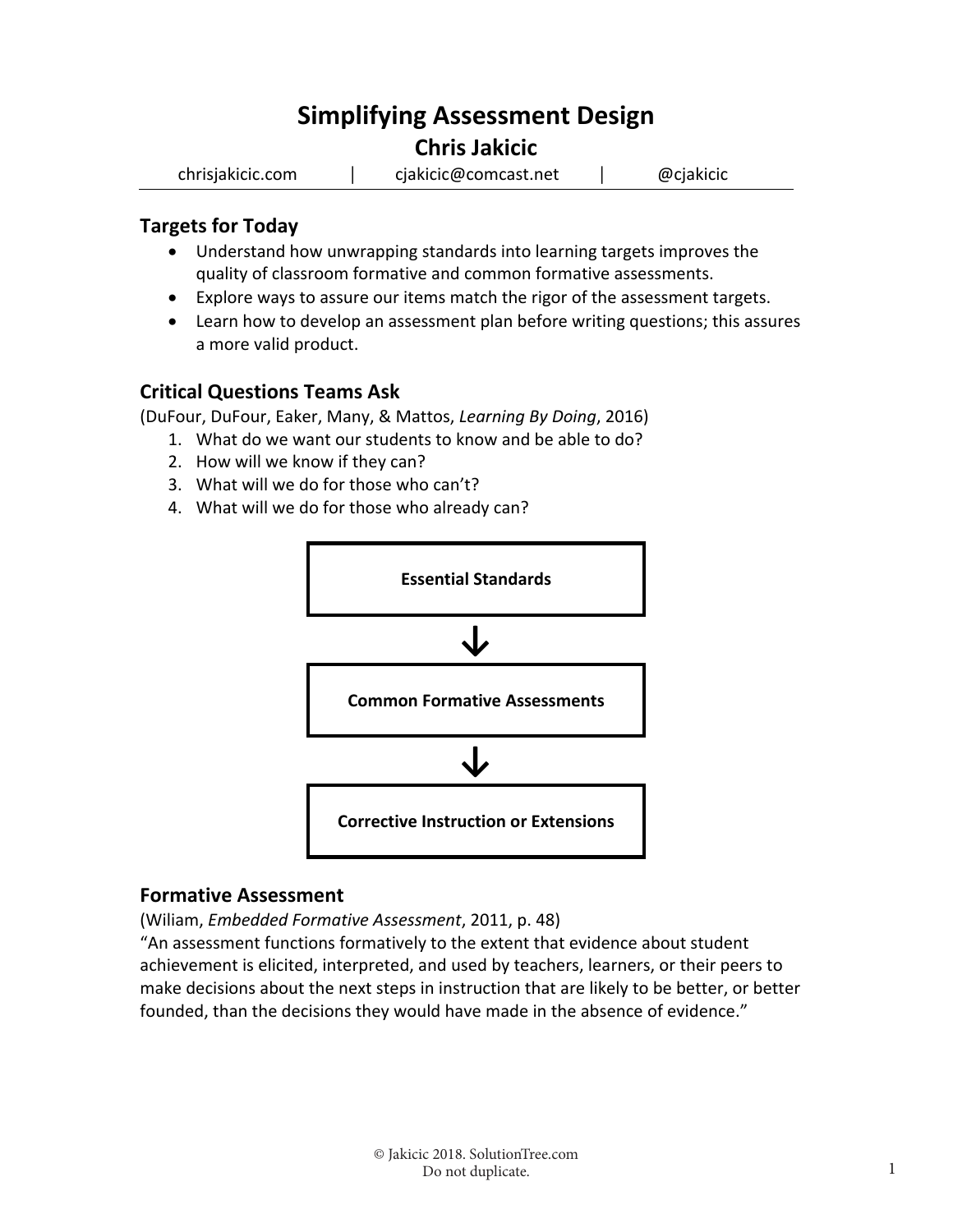### **Common Formative Assessment**

(Bailey, Jakicic, & Spiller, *Collaborating for Success With the Common Core*, 2013, p. 100) "Common formative assessments are **team‐designed**, intentional measures used for the purpose of monitoring student attainment of **essential learning targets** throughout the instructional process" (p. 100).

| <b>Best Test</b> | <b>Worst Test</b> |
|------------------|-------------------|
| <b>Type</b>      | <b>Type</b>       |
|                  |                   |
|                  |                   |
|                  |                   |
| Why?             | Why?              |
|                  |                   |
|                  |                   |
|                  |                   |

#### **Big Ideas of Assessment**

- 1. Common formative assessments are based on targets (not standards) that are clear to teachers and students.
- 2. The type of assessment items used must match the level of thinking expected in the learning target.
- 3. To be valid, the assessment must assess the learning targets that are understood by both teachers and students at the level of thinking they were taught.

#### **What Are Learning Targets?**

(Bailey, Jakicic, & Spiller, *Collaborating for Success With the Common Core*, 2012)

- *Learning targets* are increments of learning that make up the journey to achieving the overall standard.
- They include all skills and concepts that students must acquire to master the standard.
- Common formative assessments are based on learning targets rather than standards.
- Learning targets may be written as "I can" statements in student‐friendly language.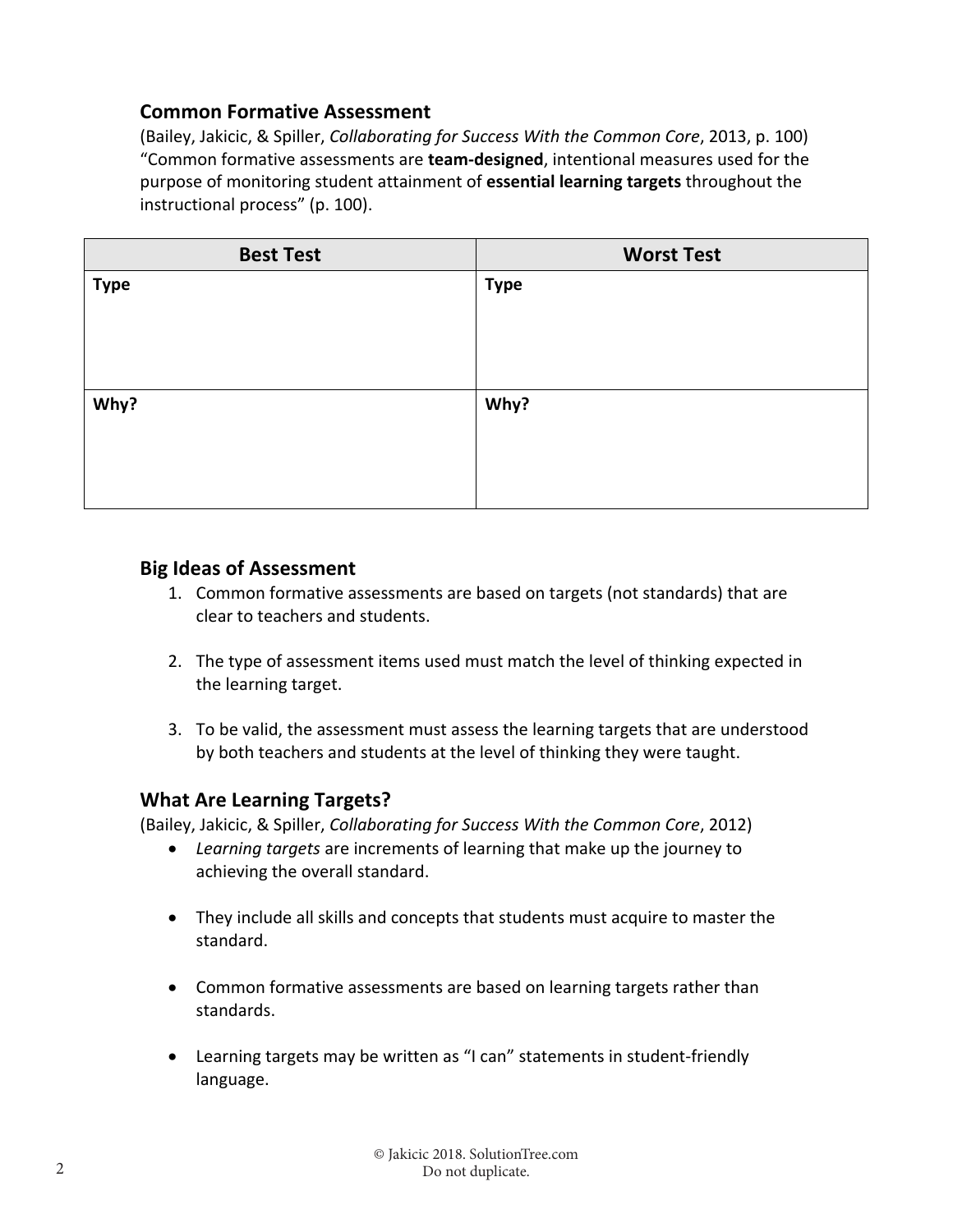## **Protocol for Unwrapping Standards Finding the Learning Targets to Teach and Assess**

(Bailey & Jakicic, *Common Formative Assessment*, 2011)

- 1. Circle the verbs (skills).
- 2. Underline the nouns (concepts) to be taught.
- 3. Double underline any prepositional phrase (context).
- 4. Write separately each verb (skills) and noun (concept) combination as a separate learning target.
- 5. If a prepositional phrase (context) is included at the beginning or the end of the standard, include it in the target.
- 6. **Examine** each learning target asking the following questions—
	- What are the instructional and assessment implications of this target?
	- What would it look like to teach this target in the classroom (setting, materials, strategies)?
	- Is the skill measurable? What would the assessment look like? Do you need to change the verb to make it more measurable?
- 7. After examining the instructional and assessment implications, are there any targets that are **implicit** or not directly stated in the standard that should be included?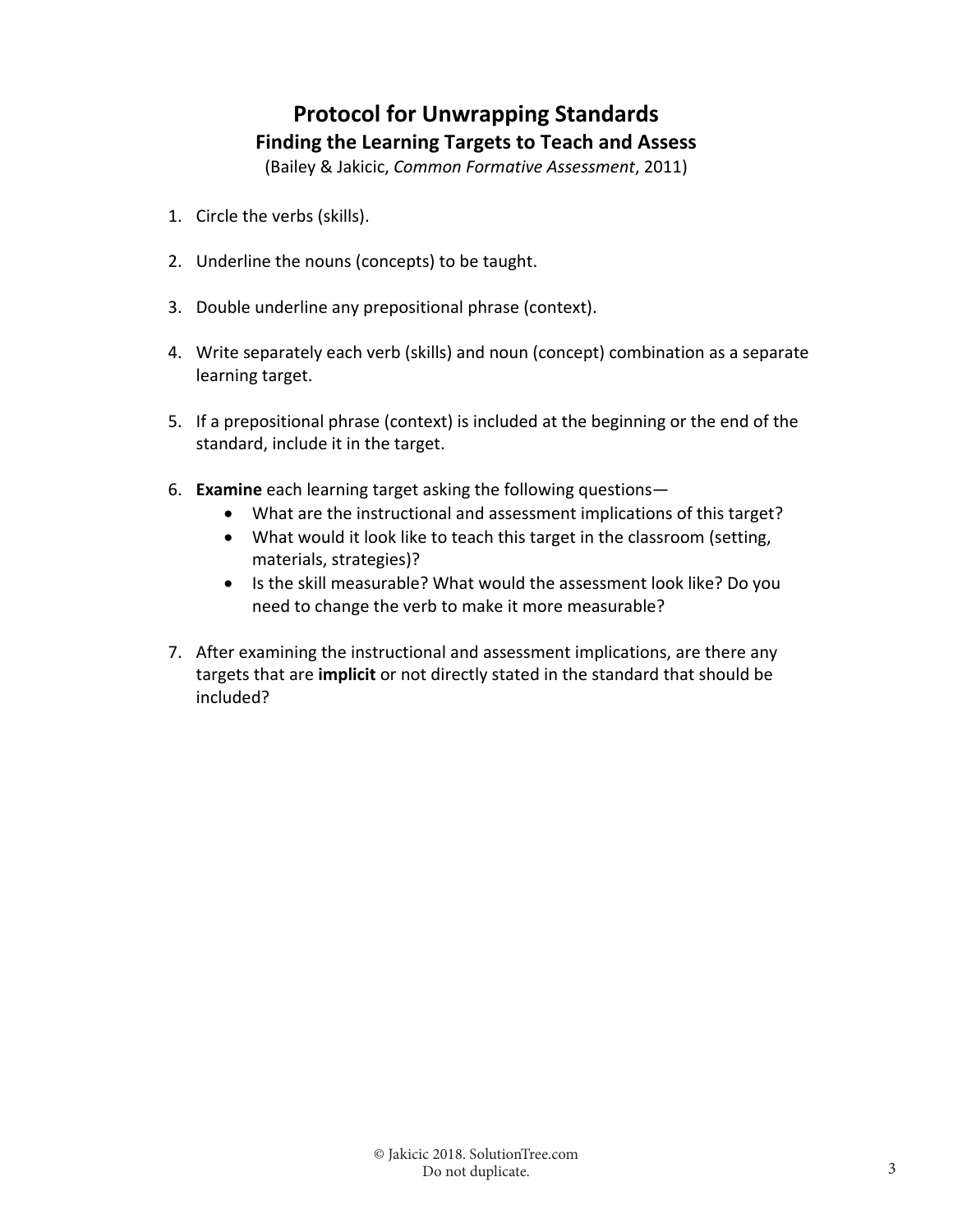## **Unwrapping Template**

**Standard:** Delineate and evaluate the argument and specific claims in a text, assessing whether the reasoning is sound and the evidence is relevant and sufficient; recognize when irrelevant evidence is introduced. (RI.8.8)

| <b>What Will</b><br><b>Students Do?</b> | <b>With What</b><br>Knowledge or<br>Concept? | In What Context?            | <b>DOK</b>     | <b>Common Formative</b><br><b>Assessment</b> |
|-----------------------------------------|----------------------------------------------|-----------------------------|----------------|----------------------------------------------|
| Delineate                               | The argument and<br>specific claims          | In an informational<br>text | $\overline{2}$ |                                              |
| Evaluate                                | The argument and<br>specific claims          | In an informational<br>text | 3              |                                              |
| Assess                                  | Sound reasoning                              |                             | 3              |                                              |
| Assess                                  | Relevant evidence                            |                             | 3              |                                              |
| Recognize                               | When irrelevant<br>evidence is<br>introduced |                             | $\overline{2}$ |                                              |

Summative Assessment: Students will be asked to read a piece of grade level argumentative text from an editorial. They will be asked to evaluate the text for the quality of the argument including what claims the author makes as well as how effectively each of those claims are supported.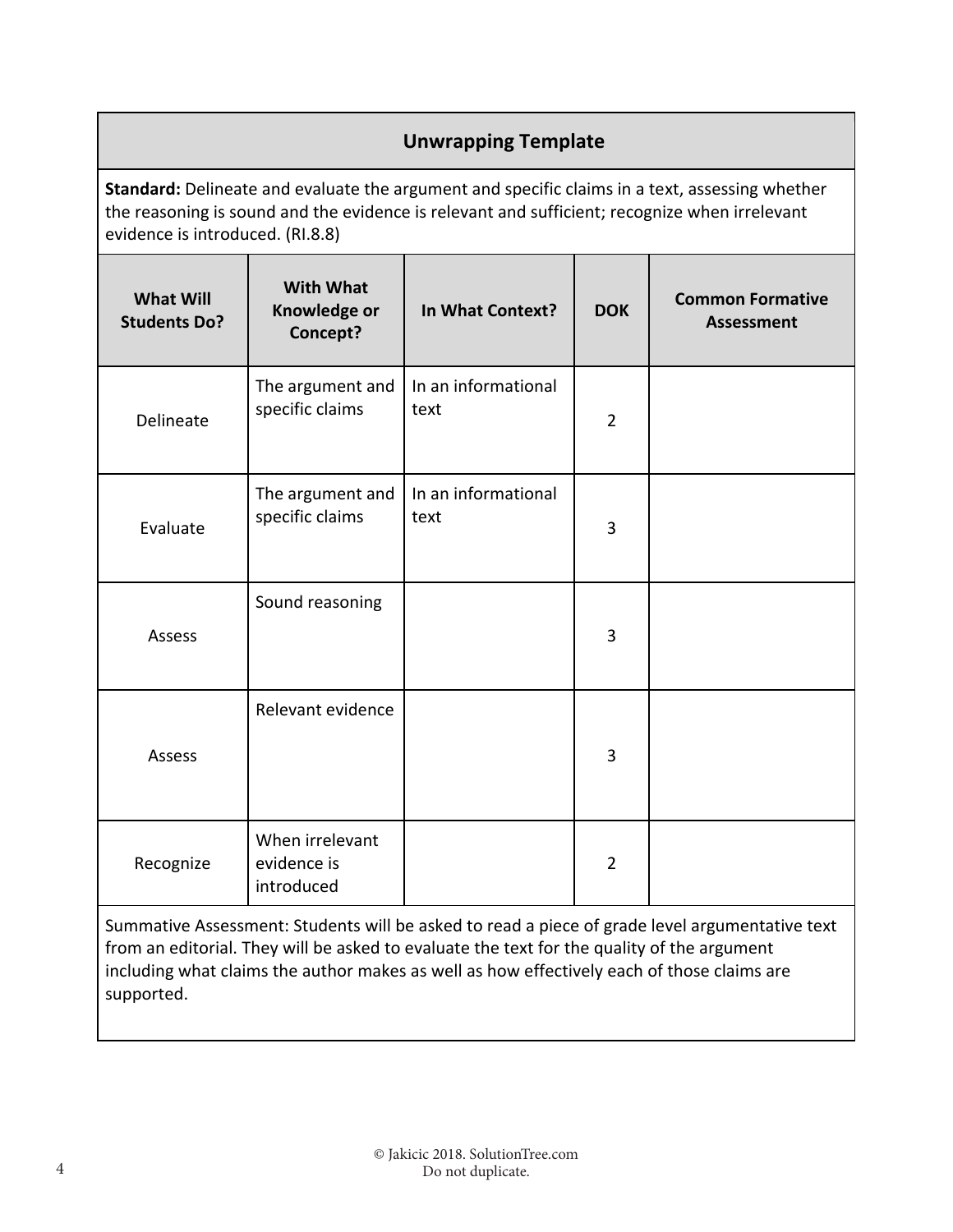## **Unwrapping Template**

**Standard**: Solve word problems involving multiplication of a fraction by a whole number, e.g., by using visual fraction models and equations to represent the problem. (4.NF.4c)

| <b>What Will</b><br><b>Students Do?</b> | <b>With What</b><br>Knowledge or<br>Concept?                            | In What Context?                                | <b>DOK</b> | <b>Common Formative</b><br><b>Assessment</b> |
|-----------------------------------------|-------------------------------------------------------------------------|-------------------------------------------------|------------|----------------------------------------------|
| Solve                                   | Word problems of<br>a fraction by a<br>whole number                     | Using visual fraction<br>models                 |            |                                              |
| Solve                                   | Word problems of<br>a fraction by a<br>whole number                     | Using equations to<br>represent the<br>problems |            |                                              |
| Solve                                   | Mathematical<br>(simple) problems<br>of a fraction by a<br>whole number | Using visual fraction<br>models                 |            |                                              |
| Solve                                   | Mathematical<br>(simple) problems<br>of a fraction by a<br>whole number | Using equations to<br>represent the<br>problems |            |                                              |
| <b>Summative Assessment:</b>            |                                                                         |                                                 |            |                                              |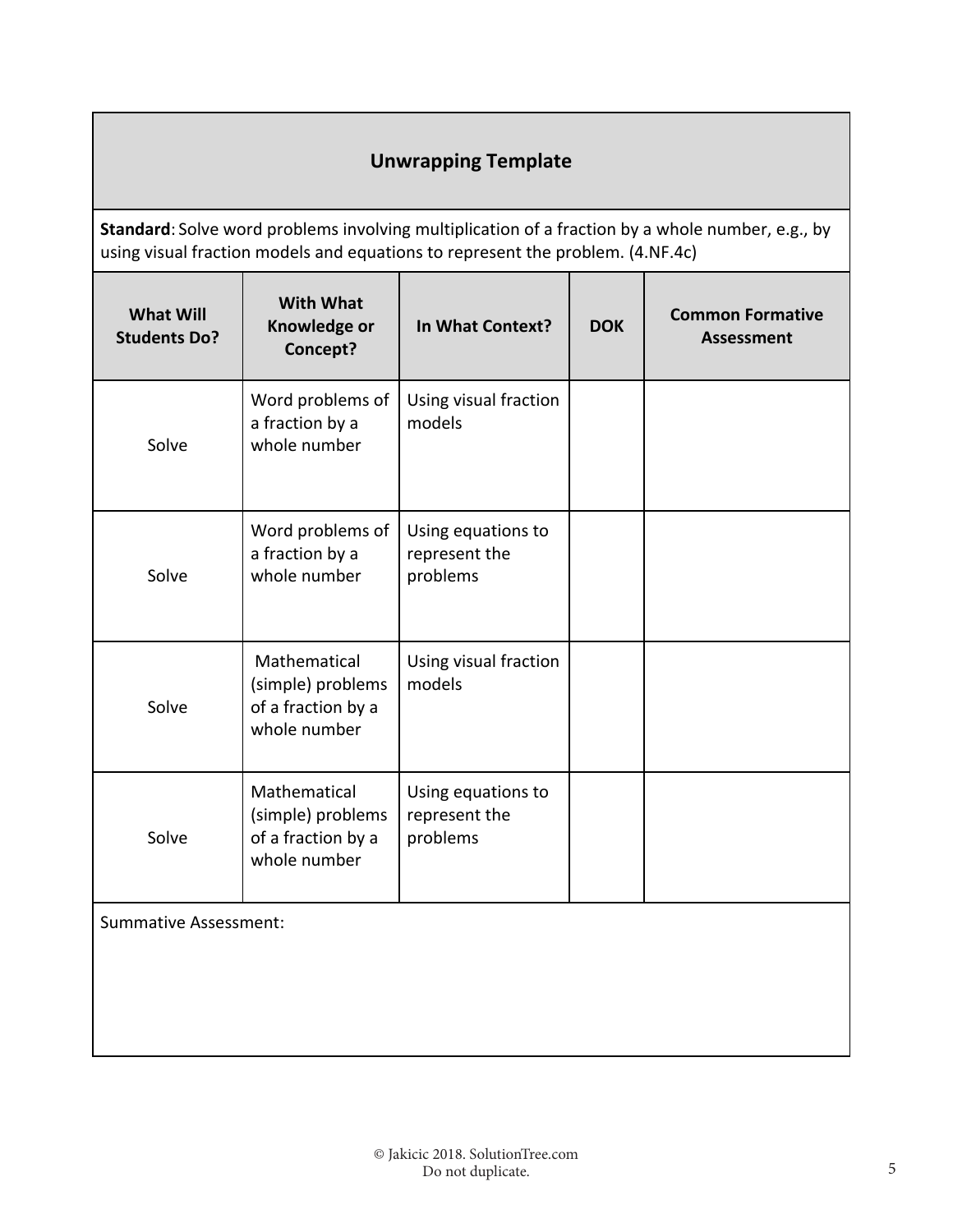| <b>Unwrapping Template</b>              |                                              |                  |            |                                              |  |
|-----------------------------------------|----------------------------------------------|------------------|------------|----------------------------------------------|--|
| Standard:                               |                                              |                  |            |                                              |  |
| <b>What Will</b><br><b>Students Do?</b> | <b>With What</b><br>Knowledge or<br>Concept? | In What Context? | <b>DOK</b> | <b>Common Formative</b><br><b>Assessment</b> |  |
|                                         |                                              |                  |            |                                              |  |
|                                         |                                              |                  |            |                                              |  |
|                                         |                                              |                  |            |                                              |  |
|                                         |                                              |                  |            |                                              |  |
|                                         |                                              |                  |            |                                              |  |
|                                         |                                              |                  |            |                                              |  |
| <b>Summative Assessment:</b>            |                                              |                  |            |                                              |  |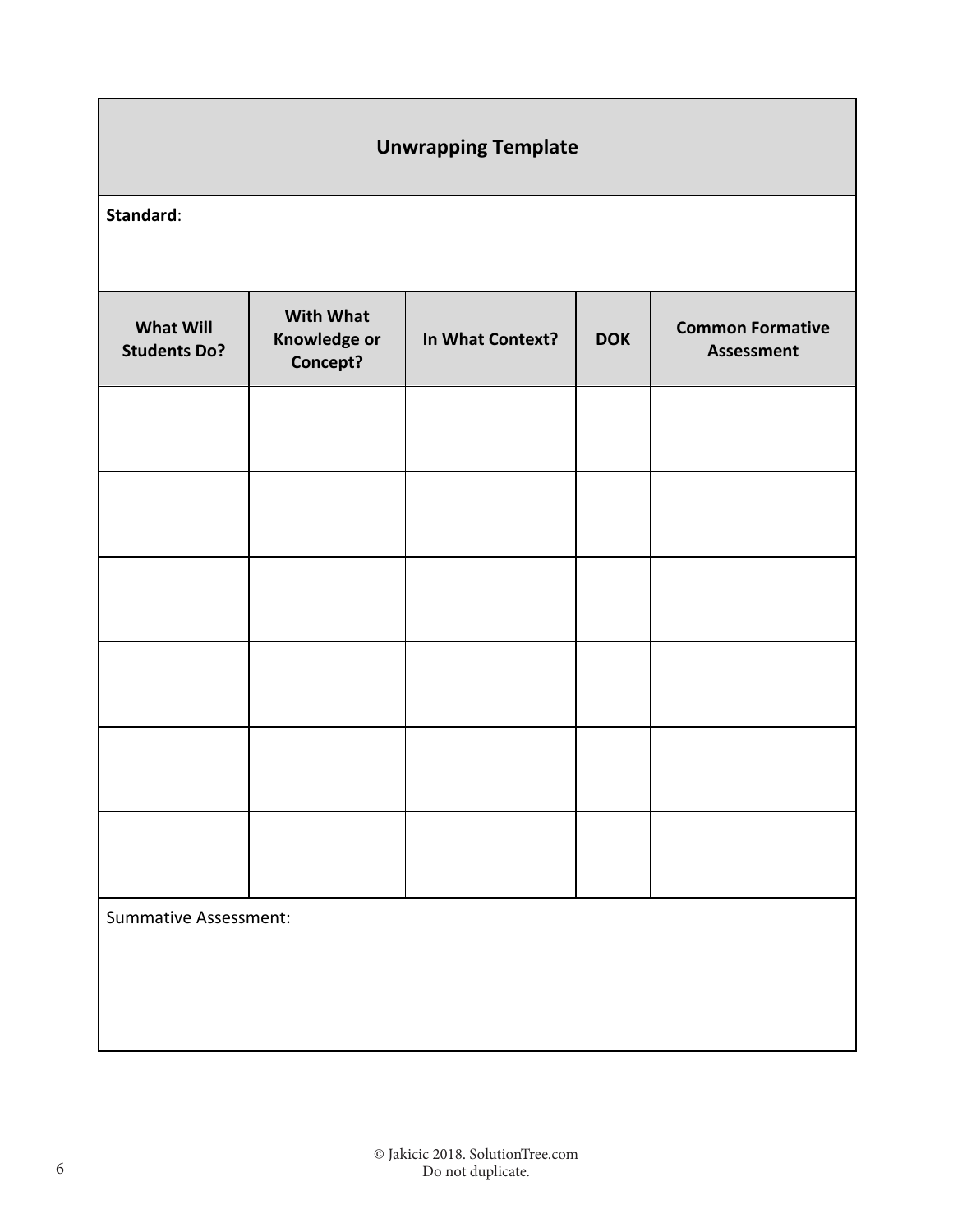Standard(s) to be addressed:

Conduct an investigation to provide evidence that living things are made up of cells, either one cell or many different cells. (MS‐LS1.1)

Develop and use a model to describe the function of a cell as a whole and ways parts of cells contribute to the function. (MS‐LS‐1.2)

| Context/          | Students have been introduced to the use of a microscope and have           |
|-------------------|-----------------------------------------------------------------------------|
| Conditions        | learned the steps to the scientific method. In this unit they will use both |
| (what text,       | of those skills. They've used models to explain phenomena but have not      |
| problem type,     | developed their own model before.                                           |
| or situation will |                                                                             |
| students          |                                                                             |
| encounter?)       |                                                                             |

|                                | <b>Learning Target</b>                                                                                                                                                                                        | <b>DOK</b>     | Assessment                                                                      |
|--------------------------------|---------------------------------------------------------------------------------------------------------------------------------------------------------------------------------------------------------------|----------------|---------------------------------------------------------------------------------|
| Concepts or<br>information     | •Definition of a cell                                                                                                                                                                                         | $\mathbf{1}$   | Vocabulary                                                                      |
| that students<br>need to know: | •Know what makes something<br>living                                                                                                                                                                          | 1              | List the factors                                                                |
|                                | ·Unicellular organisms vs.<br>multicellular organisms                                                                                                                                                         | $\overline{2}$ | Explain the<br>difference                                                       |
|                                | •Cell organelles                                                                                                                                                                                              | $\mathbf{1}$   |                                                                                 |
|                                | •Define and describe osmosis and<br>diffusion                                                                                                                                                                 | $\overline{2}$ | Constructed<br>$response-$<br>explaining the<br>difference                      |
|                                | . Plant versus animal cells                                                                                                                                                                                   | $\overline{2}$ | Provide slides of<br>plant and animal<br>cells and have<br>students<br>identify |
|                                | Big Idea: All living things are made<br>up of cells. More complex animals<br>and plants have many different<br>kinds of cells. Cells have parts<br>called organelles that carry out a<br>variety of functions |                |                                                                                 |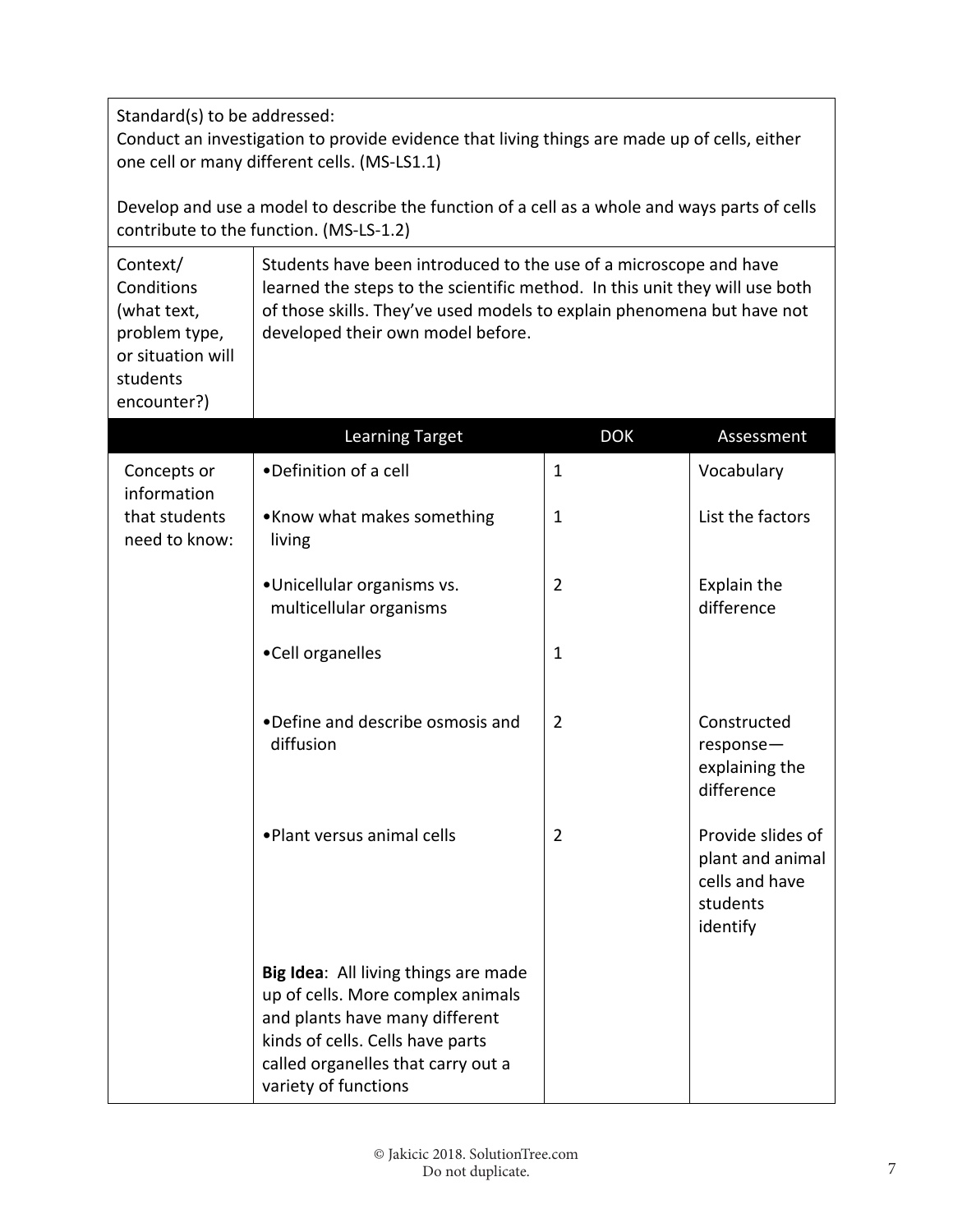| (Continued)                             | <b>Learning Target</b>                                                                    | <b>DOK</b>     | Assessment                                                                                                      |
|-----------------------------------------|-------------------------------------------------------------------------------------------|----------------|-----------------------------------------------------------------------------------------------------------------|
| Skills students<br>will<br>demonstrate: | . Distinguish living and non-living<br>things                                             | $\overline{2}$ | Provide a table<br>with evidence<br>and have<br>students<br>determine if the<br>item is living or<br>non-living |
|                                         | . Develop and use a model to<br>describe the function of a cell as a<br>whole             | $\overline{2}$ | Summative                                                                                                       |
|                                         | .Develop and use a model to<br>describe how parts of a cell<br>contribute to the function | 3              | Summative                                                                                                       |
|                                         | • Explain how osmosis and diffusion<br>affect cell transport                              | 3              | Have students<br>draw a model to<br>explain cell<br>transport with<br>osmosis and<br>diffusion                  |
| Academic<br>Language/<br>Vocabulary     | Cell<br>Nucleus, chloroplasts mitochondria, cell wall, cell membrane                      |                |                                                                                                                 |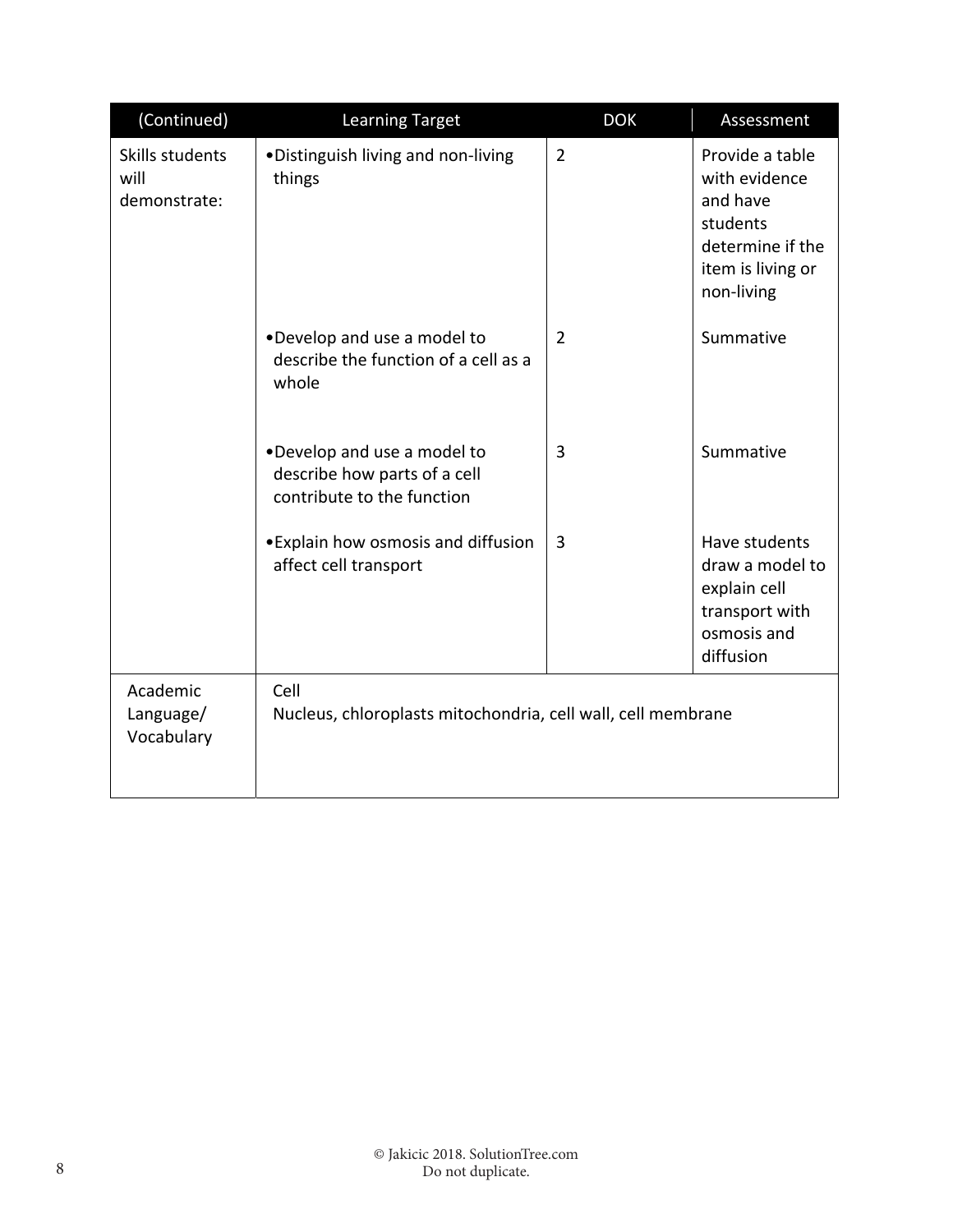| Standard(s) to be addressed:                                                                       |                  |            |            |
|----------------------------------------------------------------------------------------------------|------------------|------------|------------|
| Context/Conditions<br>(what text,<br>problem type, or<br>situation will<br>students<br>encounter?) |                  |            |            |
|                                                                                                    | Learning Target  | <b>DOK</b> | Assessment |
| Concepts or<br>information that<br>students need to<br>know:                                       |                  |            |            |
|                                                                                                    | <b>Big Idea:</b> |            |            |
|                                                                                                    |                  |            |            |
| Skills students will<br>demonstrate                                                                |                  |            |            |
| Academic<br>Language/<br>Vocabulary                                                                |                  |            |            |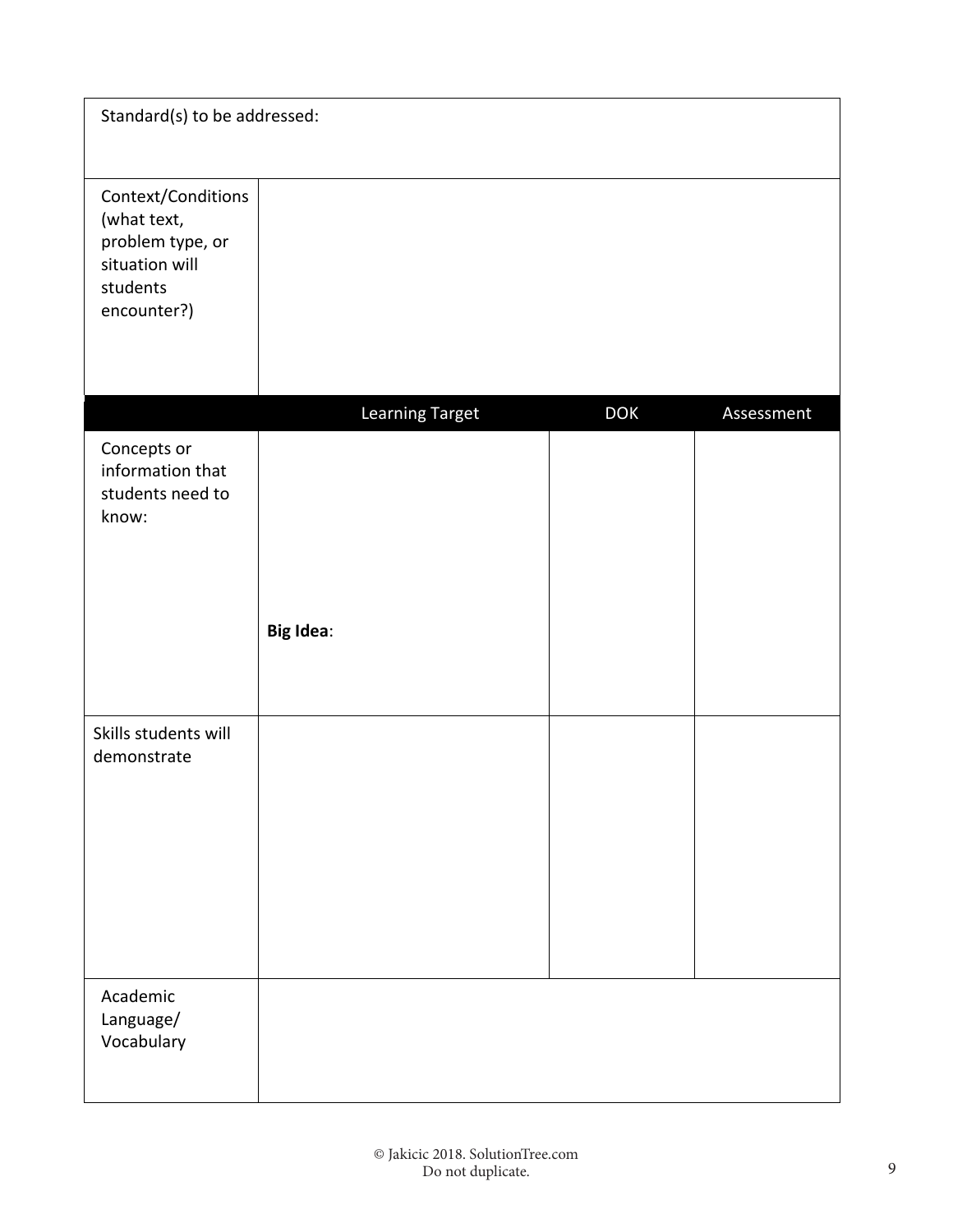## **Sample Standards**

**ELA, Grade K:** Identify the front cover, back cover, and title page of a book (ELA‐LITERACY.RI.K.5).

**Math, Grade 1:** Understand the meaning of the equal sign, and determine if equations involving addition and subtraction are true or false (MATH.CONTENT.1.OA.D.7).

**ELA, Grade 2:** Compare and contrast two or more versions of the same story (e.g., Cinderella stories) by different authors or from different cultures (ELA‐LITERACY.2.RL.3.9).

**Math, Grade 3:** Solve two‐step word problems using the four operations. Represent these problems using equations with a letter standing for the unknown quantity. Assess the reasonableness of answers using mental computation and estimation strategies including rounding (MATH.CONTENT.3.OA.D.8).

**ELA, Grade 4:** Use combined knowledge of all letter‐sound correspondences, syllabication patterns, and morphology (e.g., roots and affixes) to read accurately unfamiliar multisyllabic words in context and out of context (ELA‐LITERACY.RF.4.3.A).

**Math, Grade 5:** Add and subtract fractions with unlike denominators (including mixed numbers) by replacing given fractions with equivalent fractions in such a way as to produce an equivalent sum or difference of fractions with like denominators (MATH.CONTENT.5.NFA.1).

**ELA, Grade 6:** Analyze how a particular sentence, paragraph, chapter, or section fits into the overall structure of a text and contributes to the development of the ideas (ELA‐LITERACY.RI.6.5).

**Math, Grade 7:** Know the formulas for the area and circumference of a circle and use them to solve problems; give an informal derivation of the relationship between the circumference and area of a circle (MATH.CONTENT.7.G.B.4).

**ELA for History and Social Studies, Grade 6–8:** Determine the central ideas or information of a primary or secondary source; provide an accurate summary of the source distinct from prior knowledge or opinions (ELA‐ LITERACY.RH.6‐8.2).

**Math, Algebra:** Create equations in two or more variables to represent relationships between quantities; graph equations on coordinate axes with labels and scales (MATH.CONTENT.HSA.CED.A.2).

**ELA for Science and Technical Subjects, Grade 9–10:** Analyze the author's purpose in providing an explanation, describing a procedure, or discussing an experiment in a text, defining the question the author seeks to address (ELA‐LITERACY.RST.9‐10.6).

**Middle School Science**: Develop and use a model to describe how the total number of atoms does not change in a chemical reaction and thus mass is conserved. (MS‐PS1‐5)

**High School Biology**: Make and defend a claim based on evidence that inheritable genetic variations may result from (1) new genetic combinations through meiosis, (2) viable errors occurring during replication, and/or (3) mutations caused by environmental factors. (HS‐LS3‐2)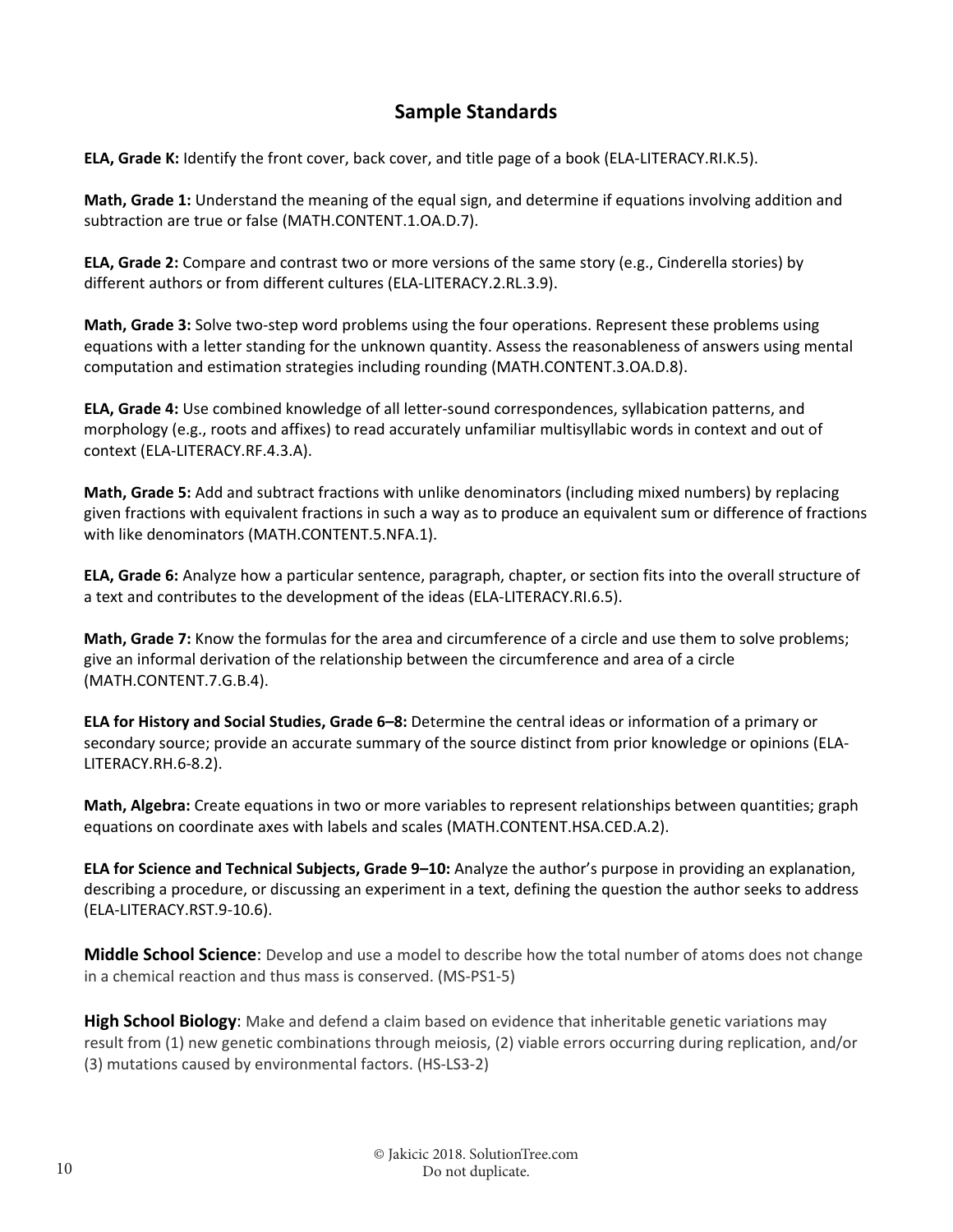## **Using Webb's Depth of Knowledge to Discuss Proficiency**

|                                        | Webb's Depth of Knowledge (2005)                                                                                                                                                                                                                                                                                                                             |
|----------------------------------------|--------------------------------------------------------------------------------------------------------------------------------------------------------------------------------------------------------------------------------------------------------------------------------------------------------------------------------------------------------------|
| Level 1:<br>Recall                     | Level 1 requires rote recall of information of facts, definitions, terms,<br>or simple procedures. The student either knows the answer or does<br>not.                                                                                                                                                                                                       |
| Level 2:<br><b>Skills and Concepts</b> | Level 2 requires engagement of mental processing or decision-making<br>beyond recall or reproduction. Items falling into this category often<br>have more than one step, such as organizing and comparing data.                                                                                                                                              |
| Level 3:<br><b>Strategic Thinking</b>  | Level 3 requires higher-level thinking than levels 1 and 2 and could<br>include activities or contexts, which have more than one possible<br>solution, thereby requiring justification or support for the argument or<br>process.                                                                                                                            |
| Level 4:<br><b>Extended Thinking</b>   | Level 4 requires high-cognitive demand in which students synthesize<br>ideas across content areas or situations and generalize that<br>information to solve new problems. Many responses falling into this<br>category require extensive time, as they imply that students will<br>complete multiple steps, as in a multivariant investigation and analysis. |

**Examples for My Own Classroom** 

DOK 1:

DOK 2:

DOK 3:

DOK<sub>4:</sub>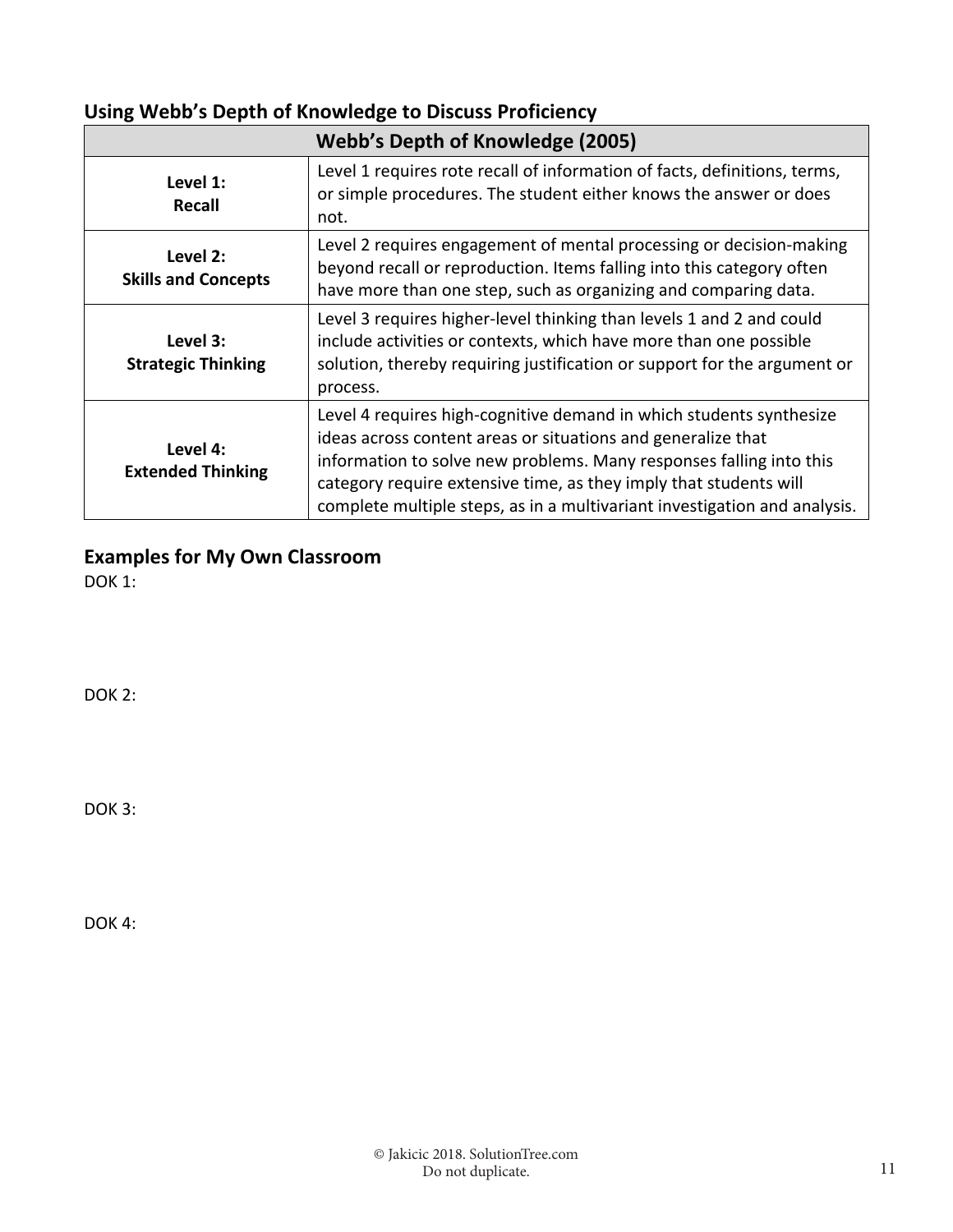| Level            | <b>Social Studies</b>                                                                                                                                                                                                                                                                                                                                                                                                                            | <b>ELA</b>                                                                                                                                                                                                                                                                                                                                                                                                       |
|------------------|--------------------------------------------------------------------------------------------------------------------------------------------------------------------------------------------------------------------------------------------------------------------------------------------------------------------------------------------------------------------------------------------------------------------------------------------------|------------------------------------------------------------------------------------------------------------------------------------------------------------------------------------------------------------------------------------------------------------------------------------------------------------------------------------------------------------------------------------------------------------------|
| DOK <sub>1</sub> | Recalling facts, terms, concepts, and<br>$\bullet$<br>trends<br>Recognizing or identifying specific<br>information contained in maps,<br>charts, tables, graphs, or diagrams                                                                                                                                                                                                                                                                     | Identifying figurative language<br>$\bullet$<br>Demonstrating fluency<br>٠<br>Knowing vocabulary<br>Using punctuation correctly                                                                                                                                                                                                                                                                                  |
| DOK <sub>2</sub> | Comparing or contrasting people,<br>٠<br>places, events, and concepts<br>Converting information from one<br>$\bullet$<br>form to another<br>Giving an example<br>٠<br>Classifying or sorting items into<br>meaningful categories<br>Describing, interpreting, or explaining<br>issues and problems, patterns,<br>reasons, cause and effect, significance<br>or impact, and points of view                                                        | Engaging in low-level comprehension<br>$\bullet$<br>(right-there questions)<br>Making simple inferences<br>٠<br>Using context clues<br>$\bullet$<br>Predicting outcomes<br>٠<br>Summarizing<br>Writing a first draft<br>$\bullet$<br>Taking notes<br>Outlining                                                                                                                                                   |
| DOK <sub>3</sub> | Using evidence<br>$\bullet$<br>Drawing conclusions<br>٠<br>Applying concepts to new situations<br>$\bullet$<br>Using concepts to solve problems<br>$\bullet$<br>Analyzing similarities and differences<br>$\bullet$<br>in issues and problems<br>Proposing and evaluating solutions to<br>$\bullet$<br>problems<br>Recognizing and explaining<br>$\bullet$<br>misconceptions<br>Making connections across time and<br>place to explain a concept | Explaining, generalizing, or<br>$\bullet$<br>connecting ideas<br>Understanding how author's purpose<br>$\bullet$<br>affects the text<br>Summarizing info from several<br>$\bullet$<br>sources<br>Identifying abstract themes<br>$\bullet$<br>Writing for different purposes<br>$\bullet$<br>Demonstrating awareness of<br>$\bullet$<br>audience<br>Using complex structures and ideas in<br>$\bullet$<br>writing |
| DOK <sub>4</sub> | Analyzing and synthesizing<br>information from multiple sources<br>Examining and explaining alternate<br>perspectives<br>Illustrating how common themes and<br>concepts are found across time and<br>place<br>Making predictions with evidence<br>$\bullet$<br>Developing a logical argument<br>Planning and developing solutions to<br>problems                                                                                                 | Analyzing and synthesizing from<br>multiple sources<br>Explaining alternate perspectives<br>from a variety of sources<br>Defining similar themes over a variety<br>of texts<br>Writing with voice<br>Writing with information from a<br>variety of sources                                                                                                                                                       |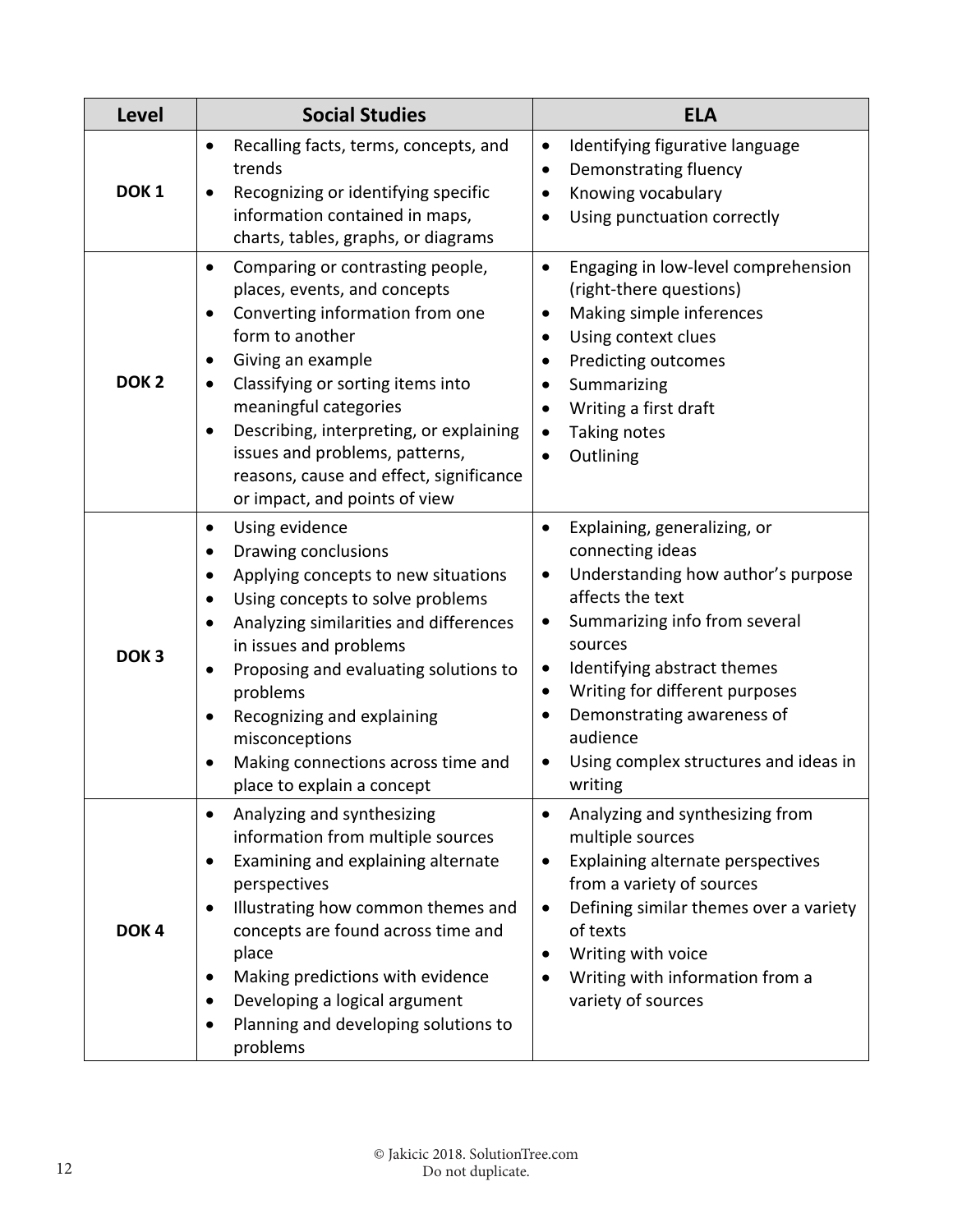| <b>Level</b>     | <b>Math</b>                                                                                                                                                                                        | <b>Science</b>                                                                                                                                                                                                                                                                                                                                                                                                            |
|------------------|----------------------------------------------------------------------------------------------------------------------------------------------------------------------------------------------------|---------------------------------------------------------------------------------------------------------------------------------------------------------------------------------------------------------------------------------------------------------------------------------------------------------------------------------------------------------------------------------------------------------------------------|
| DOK <sub>1</sub> | Knowing math facts<br>Applying an algorithm or formula                                                                                                                                             | Defining<br>$\bullet$<br>Completing simple (one step)<br>procedures<br>Knowing a formula<br>Representing in words or diagrams a<br>concept or relationship                                                                                                                                                                                                                                                                |
| DOK <sub>2</sub> | Making a decision about how to<br>$\bullet$<br>approach a problem<br>Solving at least two-step problems<br>Interpreting info from tables or<br>$\bullet$<br>graphs (simple)                        | Specifying and explaining the<br>$\bullet$<br>relationship between facts, terms<br>properties, or variables<br>Describing and explaining examples<br>$\bullet$<br>and non-examples of science<br>concepts<br>Selecting a procedure according to<br>specified criteria and performing it<br>Formulating routine problems given<br>data and conditions<br>Organizing, representing, and<br>interpreting data                |
| DOK <sub>3</sub> | Making conjectures<br>Drawing conclusions<br>$\bullet$<br>Justifying reasoning especially when<br>$\bullet$<br>tasks have more than one right<br>answer<br>Citing evidence                         | Explaining the reasoning for an<br>$\bullet$<br>answer<br>Identifying research questions and<br>$\bullet$<br>designing investigations for a<br>scientific problem<br>Solving non-routine problems<br>Developing a scientific model for a<br>complex situation<br>Forming conclusions from<br>experimental data                                                                                                            |
| DOK <sub>4</sub> | Requiring complex thinking over a<br>$\bullet$<br>period of time (with different tasks)<br>Requiring planning<br>Making connections between a<br>finding and related concepts<br>Critiquing design | Using complex reasoning,<br>$\bullet$<br>experimental design, and planning<br>Deducting the fundamental<br>$\bullet$<br>relationship between several<br>controlled variables based on<br>provided data from a complex<br>experiment novel to the student<br>Conducting an investigation, from<br>specifying a problem to designing and<br>carrying out an experiment, to<br>analyzing its data and forming<br>conclusions |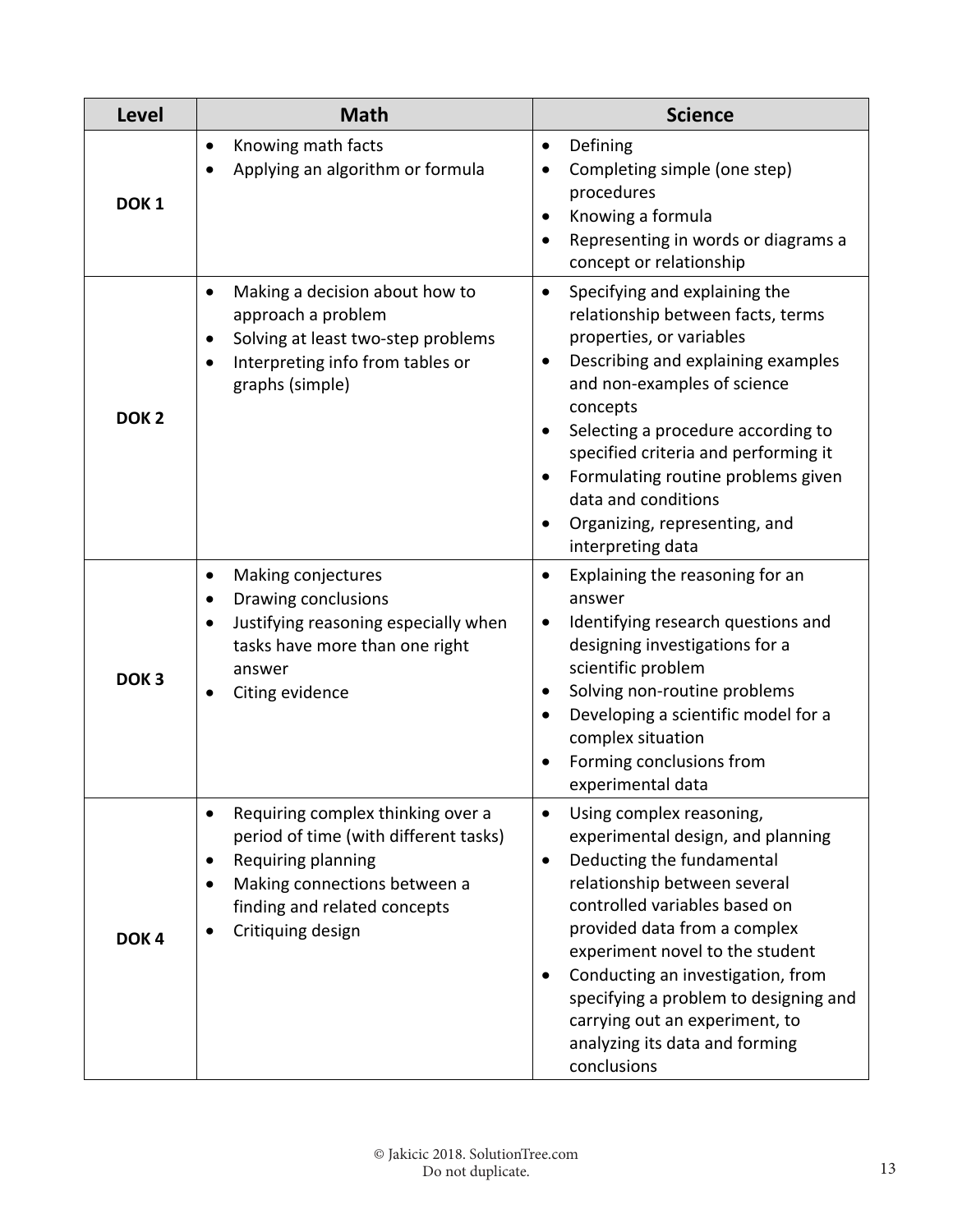## **Choosing an Appropriate Assessment**

| <b>Type</b><br>of Assessment | <b>Examples</b><br>in Practice | <b>Advantages</b> | <b>Disadvantages</b> |
|------------------------------|--------------------------------|-------------------|----------------------|
| Selected<br>Response         |                                |                   |                      |
| <b>Constructed Response</b>  |                                |                   |                      |
| Performance                  |                                |                   |                      |
| Performance<br><b>Task</b>   |                                |                   |                      |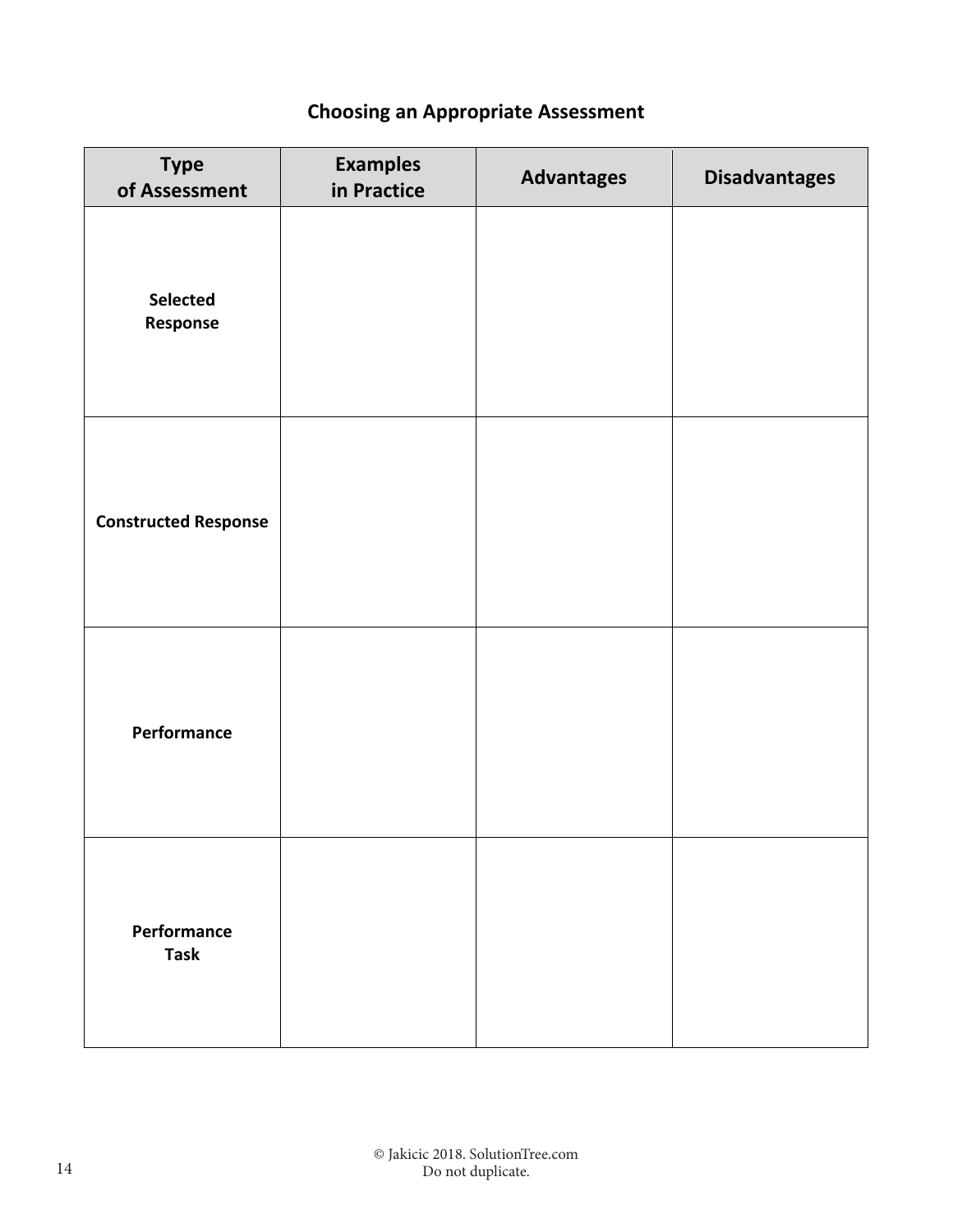## **Validity**

Assessment items match what you have taught in both **content and rigor**. The assessment will tell you whether the students have learned the material you want them to learn.

## **Reliability**

The assessment tells you **with confidence** whether students are ready to move on or if they need more time and support. Can you rely on the information from the assessment to make decisions about what to do next for students?

## **Does the Question Match the Learning Target?**

Note similarities and differences in the point of view two different accounts of the same event represent.

## **1. Multiple‐Choice Question**

Read these two newspaper articles about the wildfires in California. From what point of view is the first article written?

- a. First person
- b. Secondhand
- c. Third person
- d. Many different points of view

## **2. Constructed‐Response Question**

Read these two newspaper articles written about the wildfires in California. In class, we talked about how details included in the first person account are different from those in a third person account. Explain how the author's point of view affects what details you see in the article. (clear rubric provided)

#### **Making Assessments Valid**

- 1. Unwrap standards into learning targets to clearly uncover the important knowledge and skills you want to teach and assess and identify the DOK level of each target.
- 2. Create an assessment planning chart to ensure you have assessed each of those targets at the level you expect students to reach.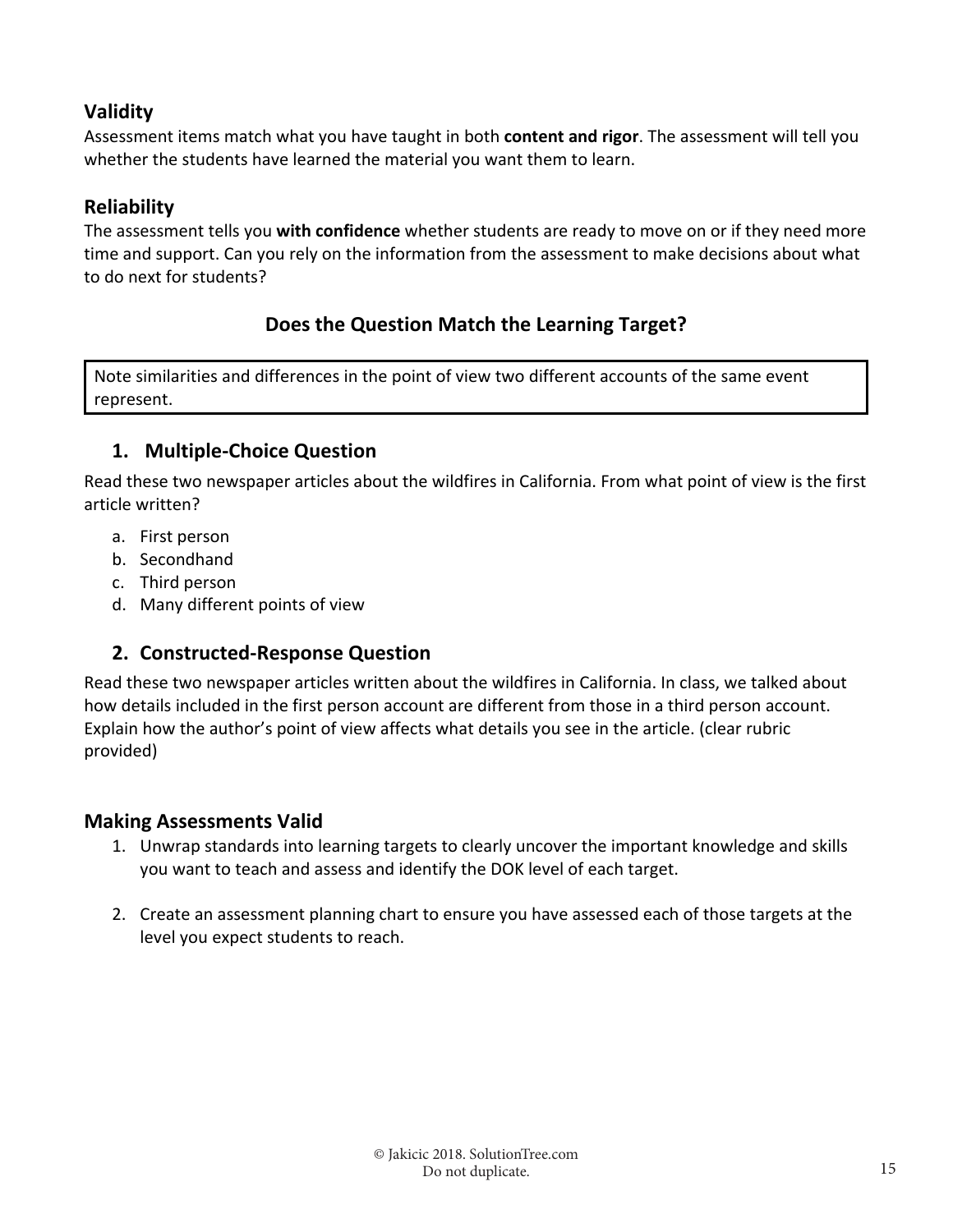| Assessment Planning Chart | Level of Cognitive Demand | What will<br>proficiency look<br>like?                    |  |  |
|---------------------------|---------------------------|-----------------------------------------------------------|--|--|
|                           |                           | or Knowledge<br>Evaluation<br><b>Utilization</b><br>DOK 4 |  |  |
|                           |                           | Analysis<br>DOK 3                                         |  |  |
|                           |                           | Comprehension<br>Application<br>DOK 2                     |  |  |
|                           |                           | Knowledge<br>Retrieval<br>DOK <sub>1</sub>                |  |  |
|                           | <b>Content or Targets</b> |                                                           |  |  |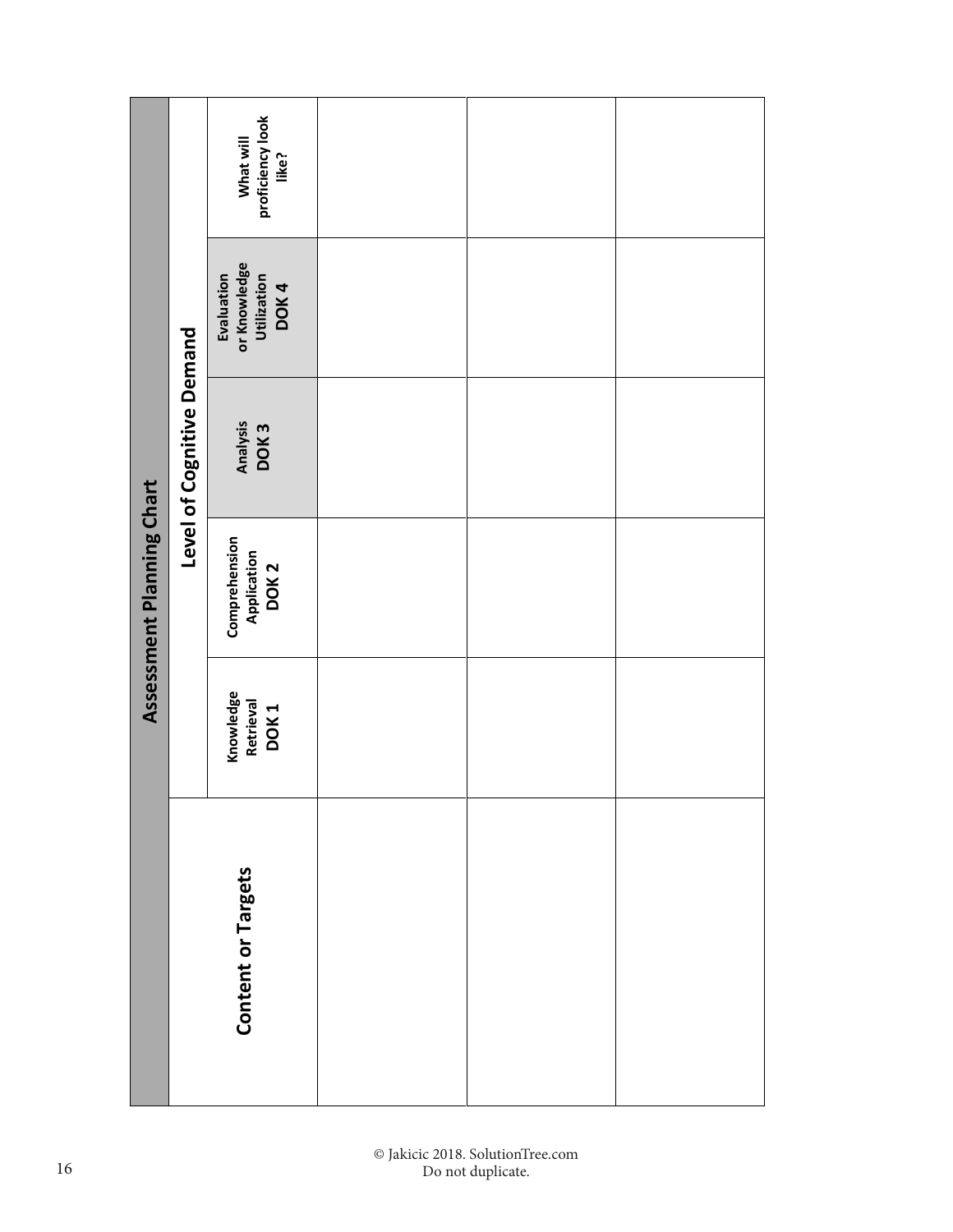|                           | Level of Cognitive Demand | proficiency look<br>What will<br>like?            | 3 of 4 Correct                                           | on the Rubric<br>"Proficiency"            |
|---------------------------|---------------------------|---------------------------------------------------|----------------------------------------------------------|-------------------------------------------|
| Assessment Planning Chart |                           | or Knowledge<br>Evaluation<br>Utilization<br>DOK4 |                                                          |                                           |
|                           |                           | Analysis<br>DOK <sub>3</sub>                      |                                                          | 1 Constructed<br>Response                 |
|                           |                           | Comprehension<br>Application<br>DOK <sub>2</sub>  | 4 Multiple<br>Choice                                     |                                           |
|                           |                           | Knowledge<br>Retrieval<br>DOK <sub>1</sub>        |                                                          |                                           |
|                           |                           | Content or Targets                                | Delineate the argument and specific<br>claims in a text. | Assess whether the reasoning is<br>sound. |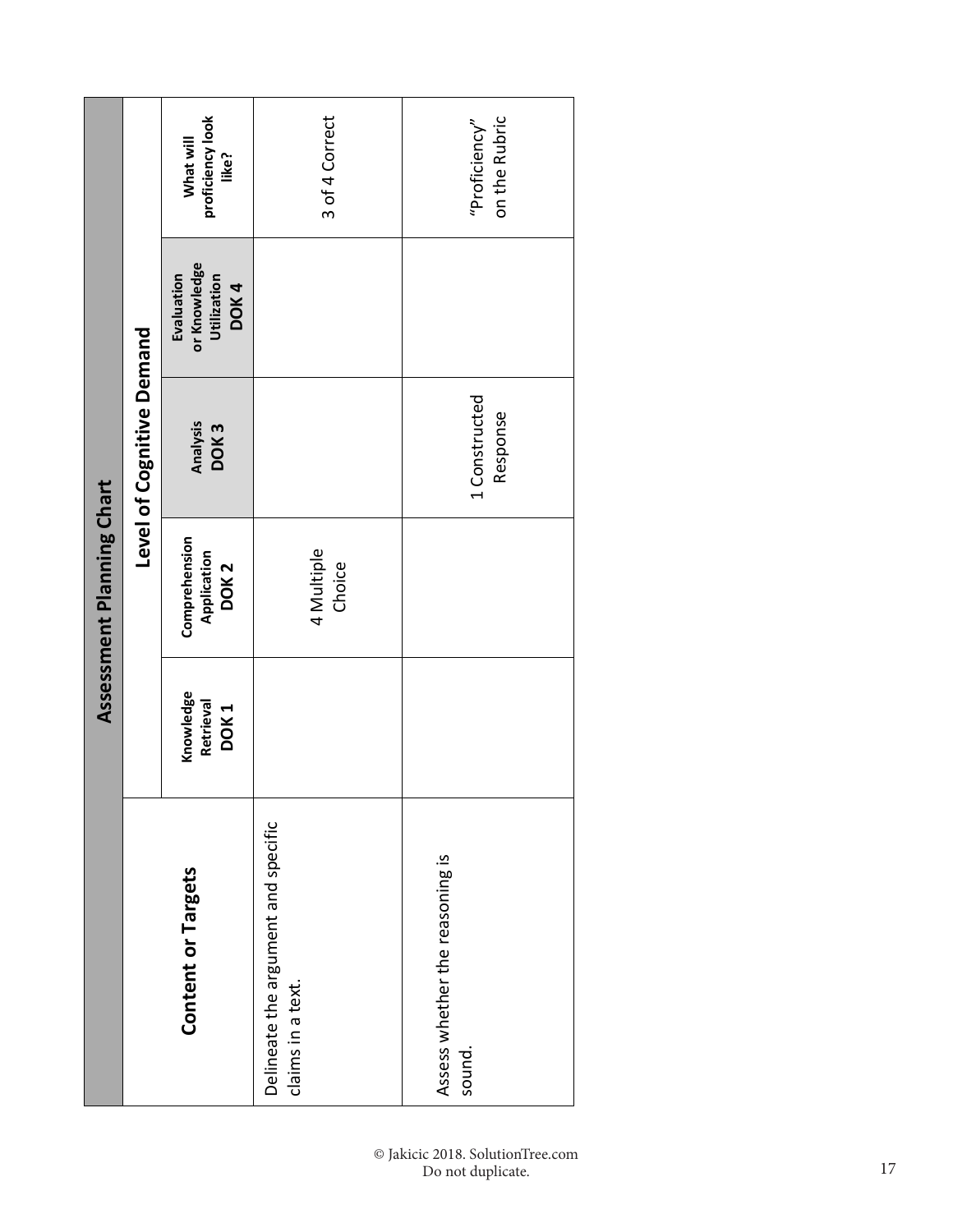#### **Assessment Planning**

- Identify the specific targets to be assessed. (One or two work best.)
- Determine the level of cognitive demand. (What kind of thinking is required?)
- Decide what type of assessment items and how many to use.
	- o Selected response for knowledge, application, analysis
	- o Constructed response for higher level
- Consider how much time the assessment will take.

#### **What Targets Do We Choose?**

- Targets that are essential for student learning
- Targets that are difficult or that lead to misconceptions
- Targets that are prerequisite to future learning
- Targets that are absolutely necessary for students to know

#### **Scoring Guide**

- The team should develop a scoring guide when they are writing the assessment.
- The guide should list the correct answers and possibly predict wrong answers.
- The team should agree on how they will score the assessment—what does the student have to demonstrate for proficiency?

#### **Why No Cut Score?**

- A cut score is identified when developing a summative assessment. For example, 90‐100 is an A, 70% is proficient on this test.
- For formative assessments the team looks at learning targets separately to assure student learning.

#### **Making Assessments Reliable**

- 1. Review the assessment plan to make sure you have enough items for each target so students aren't able to guess the answers and appear *proficient* or misread the items and appear *not proficient*.
- 2. Ensure items are constructed with good format to minimize misunderstanding or guessing.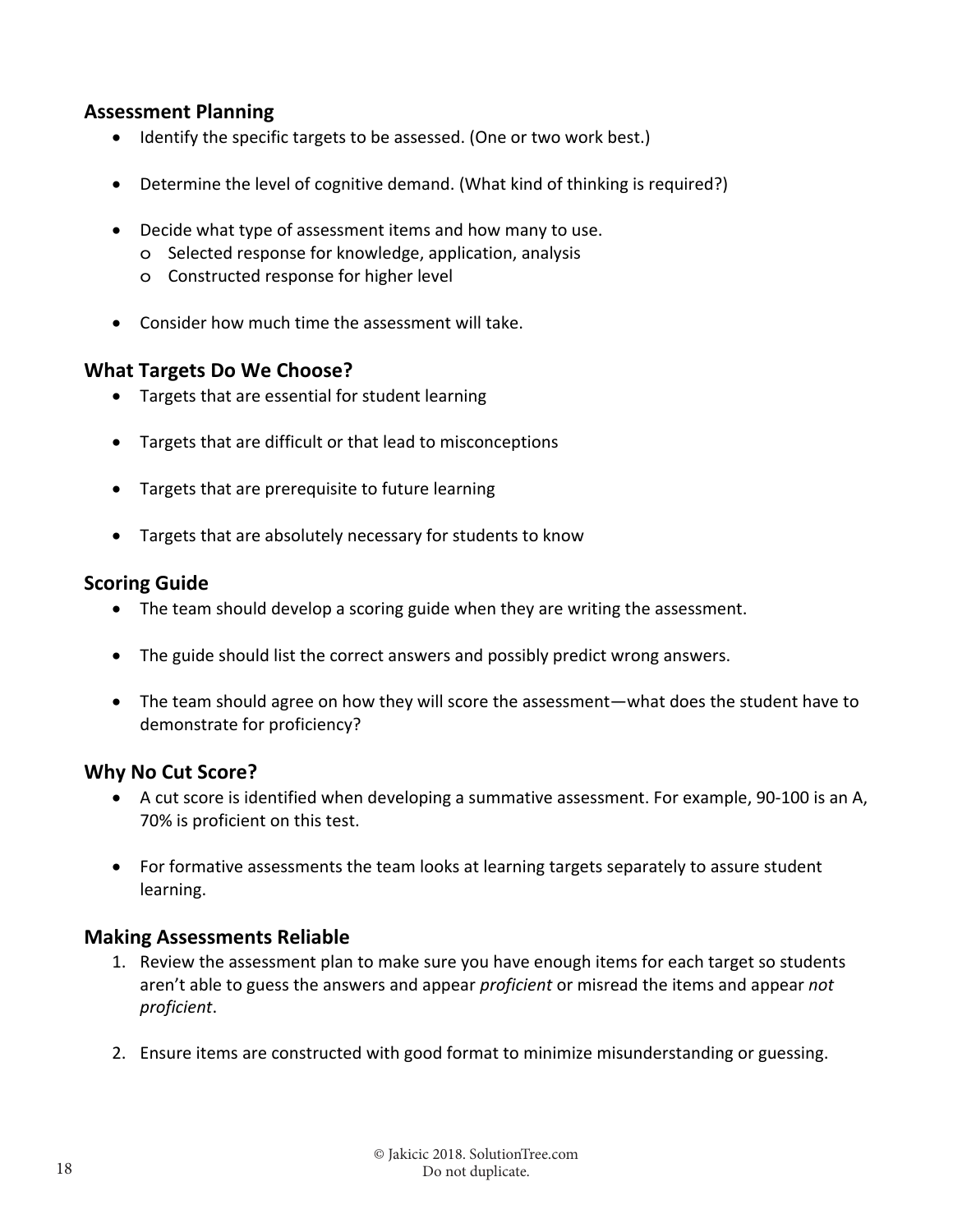**Fourth Grade Math Learning Target:** Solve math problems involving multiplication of a fraction by a whole number.

- 1.  $6 \times 1/4=$
- 2.  $3 \times 2/5 =$
- 3.  $5 \times 1/2 =$
- 4.  $10 \times 11 / 2 =$

**Fourth Grade Math Learning Target:** Solve word problems involving multiplication of a fraction by a whole number.

Liam is making lemonade. He needs 16 ounces of lemon juice. He has 10 lemons.



Each lemon makes about 1 ½ ounces of lemon juice. Will he have enough lemon juice? Draw a picture to show your thinking and explain in words how you know.

Picture: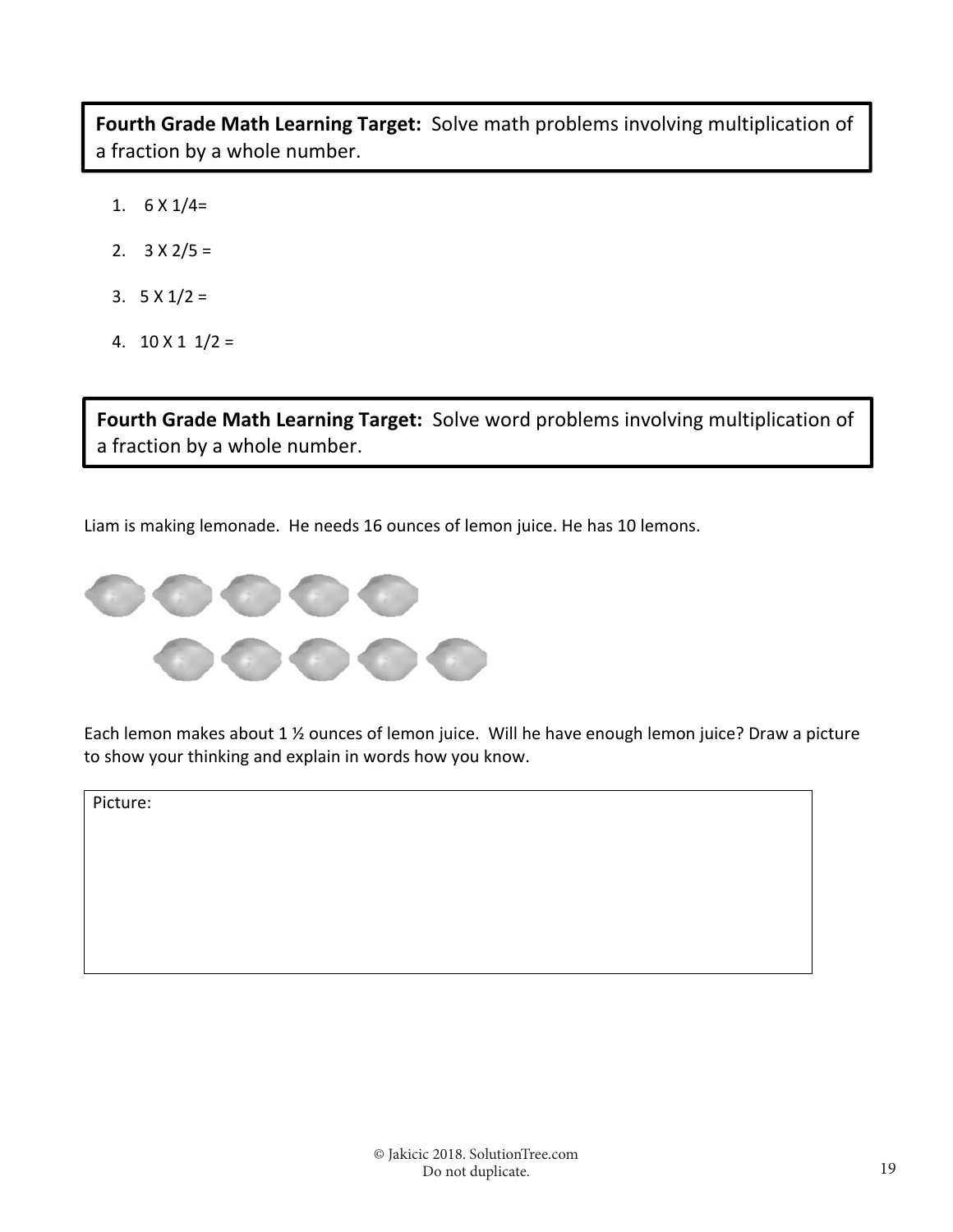## **Scoring Rubric**

| Proficient                    | <b>Partially Proficient</b>   | Not Proficient                |
|-------------------------------|-------------------------------|-------------------------------|
| The student solves the        | The student does not show     | The student doesn't show      |
| problem correctly and is able | complete understanding of     | any understanding of the      |
| to show an appropriate        | the learning target. (S)he    | learning target. (S)he either |
| solution pathway explaining   | either makes an error in      | chooses an inappropriate      |
| their answer.                 | executing the process; or     | solution pathway or provides  |
|                               | solves the problem correctly, | an explanation that shows     |
|                               | but doesn't provide an        | misunderstanding of the       |
|                               | explanation of how.           | problem.                      |

\_\_\_\_\_\_\_\_\_\_\_\_\_\_\_\_\_\_\_\_\_\_\_\_\_\_\_\_\_\_\_\_\_\_\_\_\_\_\_\_\_\_\_\_\_\_\_\_\_\_\_\_\_\_\_\_\_\_\_\_\_\_\_\_\_\_\_\_\_\_\_\_\_\_\_\_\_\_\_\_\_\_\_\_

\_\_\_\_\_\_\_\_\_\_\_\_\_\_\_\_\_\_\_\_\_\_\_\_\_\_\_\_\_\_\_\_\_\_\_\_\_\_\_\_\_\_\_\_\_\_\_\_\_\_\_\_\_\_\_\_\_\_\_\_\_\_\_\_\_\_\_\_\_\_\_\_\_\_\_\_\_\_\_\_\_\_\_\_

\_\_\_\_\_\_\_\_\_\_\_\_\_\_\_\_\_\_\_\_\_\_\_\_\_\_\_\_\_\_\_\_\_\_\_\_\_\_\_\_\_\_\_\_\_\_\_\_\_\_\_\_\_\_\_\_\_\_\_\_\_\_\_\_\_\_\_\_\_\_\_\_\_\_\_\_\_\_\_\_\_\_\_\_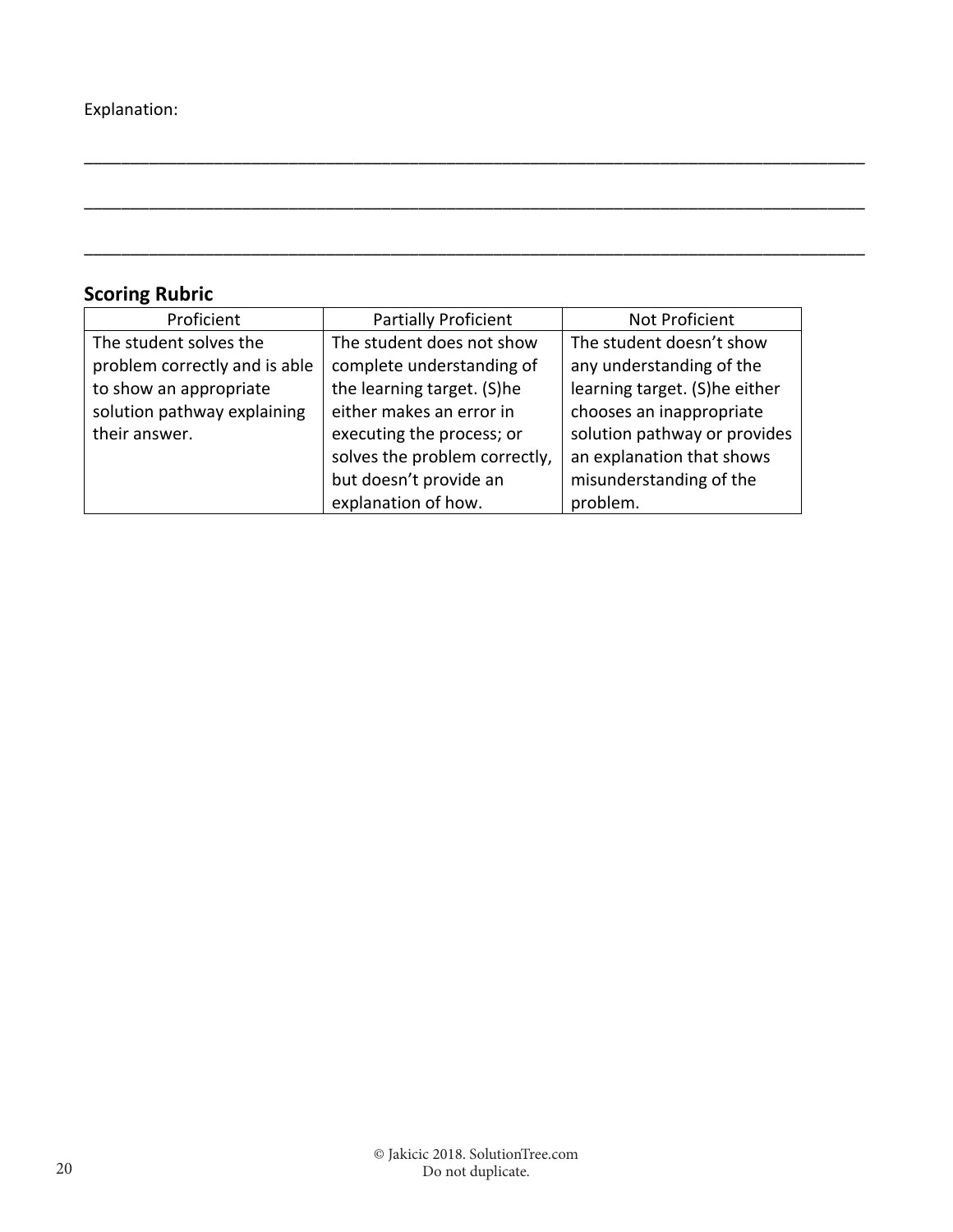### Learning Target: Delineate the argument and specific claims in a text.

In his column, *The Easy Problem*, David Brooks lays out the argument that immigration is an easy problem to solve. What are the claims he provides to support his argument?

- a. Immigration helps our economy.
- b. Immigration is the moral thing to do.
- c. The United States is a country of immigrants.
- d. Immigration helps more people than it hurts.

What evidence does David Brooks provide to support his claim that fears associated with immigration are overblown?

- a. Immigrants pay more in taxes than they cost in benefits.
- b. Immigrants are less likely to end up in prison that native‐form Americans.
- c. Immigrants don't lower the wages paid to Americans.
- d. All of the above

What is David Brooks perspective on this issue of immigration?

- a. Illegal immigrants take jobs away from native born Americans.
- b. Immigrants should learn and speak English.
- c. Native born Americans should be paid higher wages than immigrants
- d. Immigration is our best chance to help keep America's economy thriving.

Learning Target: Assess whether the reasoning is sound

Read the attached argument about immigration written by an editor from the New York Times.

Identify the specific claims the author is making and for each claim determine what evidence is provided. For each claim evaluate whether the evidence used is relevant and sufficient.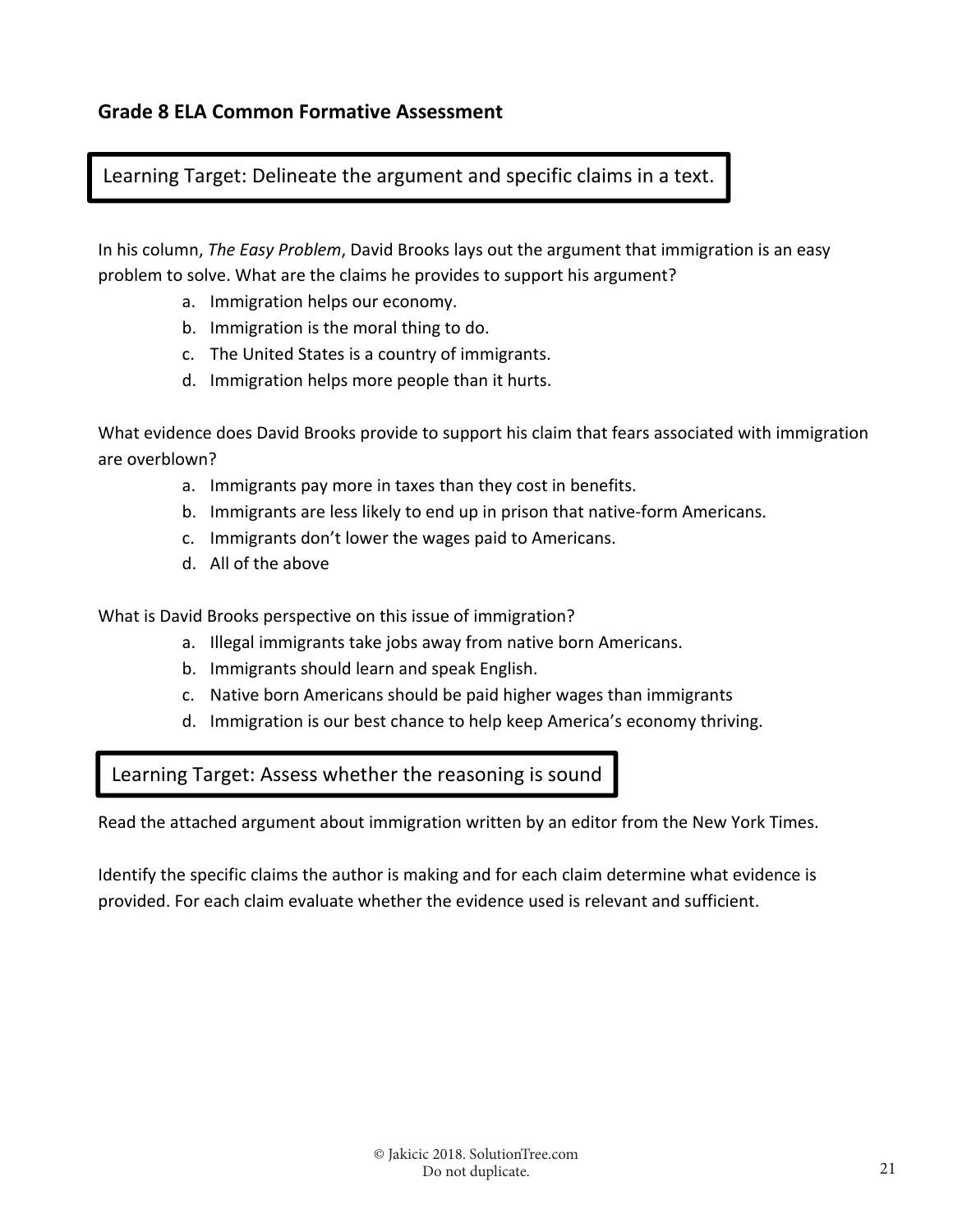| Claim | <b>Evidence Provided</b> | Relevant | <b>Sufficient</b> |
|-------|--------------------------|----------|-------------------|
|       |                          | Y or N   | Y or N            |
| 1.    |                          |          |                   |
|       |                          |          |                   |
|       |                          |          |                   |
| 2.    |                          |          |                   |
|       |                          |          |                   |
|       |                          |          |                   |
| 3.    |                          |          |                   |
|       |                          |          |                   |
|       |                          |          |                   |

|                                             | Proficient                                                                                                                                                                                                                                    | <b>Partially Proficient</b>                                                                                                | Not Proficient                                 |
|---------------------------------------------|-----------------------------------------------------------------------------------------------------------------------------------------------------------------------------------------------------------------------------------------------|----------------------------------------------------------------------------------------------------------------------------|------------------------------------------------|
| Assess whether<br>the reasoning<br>is sound | The student is able to list the<br>claims the author makes and<br>the ways (s)he develops the<br>reasoning for the claims<br>made. Sound reasoning<br>relies on facts and data to<br>support a claim rather than<br>on opinions and rhetoric. | The student is able to<br>list the evidence the<br>author uses, but is<br>unable to evaluate the<br>quality the reasoning. | The response is<br>incomplete or<br>incorrect. |

## The Easy Problem

#### New York Times, January 31, 2013

Over here in the department of punditry, we deal with a lot of hard issues, ones on which the evidence is mixed and the options are all bad. But the immigration issue is a blessed relief. On immigration, the evidence is overwhelming; the best way forward is clear.

The forlorn pundit doesn't even have to make the humanitarian case that immigration reform would be a great victory for human dignity. The cold economic case by itself is so strong.

Increased immigration would boost the U.S. economy. Immigrants are 30 percent more likely to start new businesses than native‐born Americans, according to a research summary by Michael Greenstone and Adam Looney of The Hamilton Project. They are more likely to earn patents. A quarter of new high-tech companies with more than \$1 million in sales were also founded by the foreign‐born.

A study by Madeline Zavodny, an economics professor at Agnes Scott College, found that every additional 100 foreign‐born workers in science and technology fields is associated with 262 additional jobs for U.S. natives. Thanks to the labor of low‐skill immigrants, the cost of food, homes and child care comes down, living standards rise and more women can afford to work outside the home.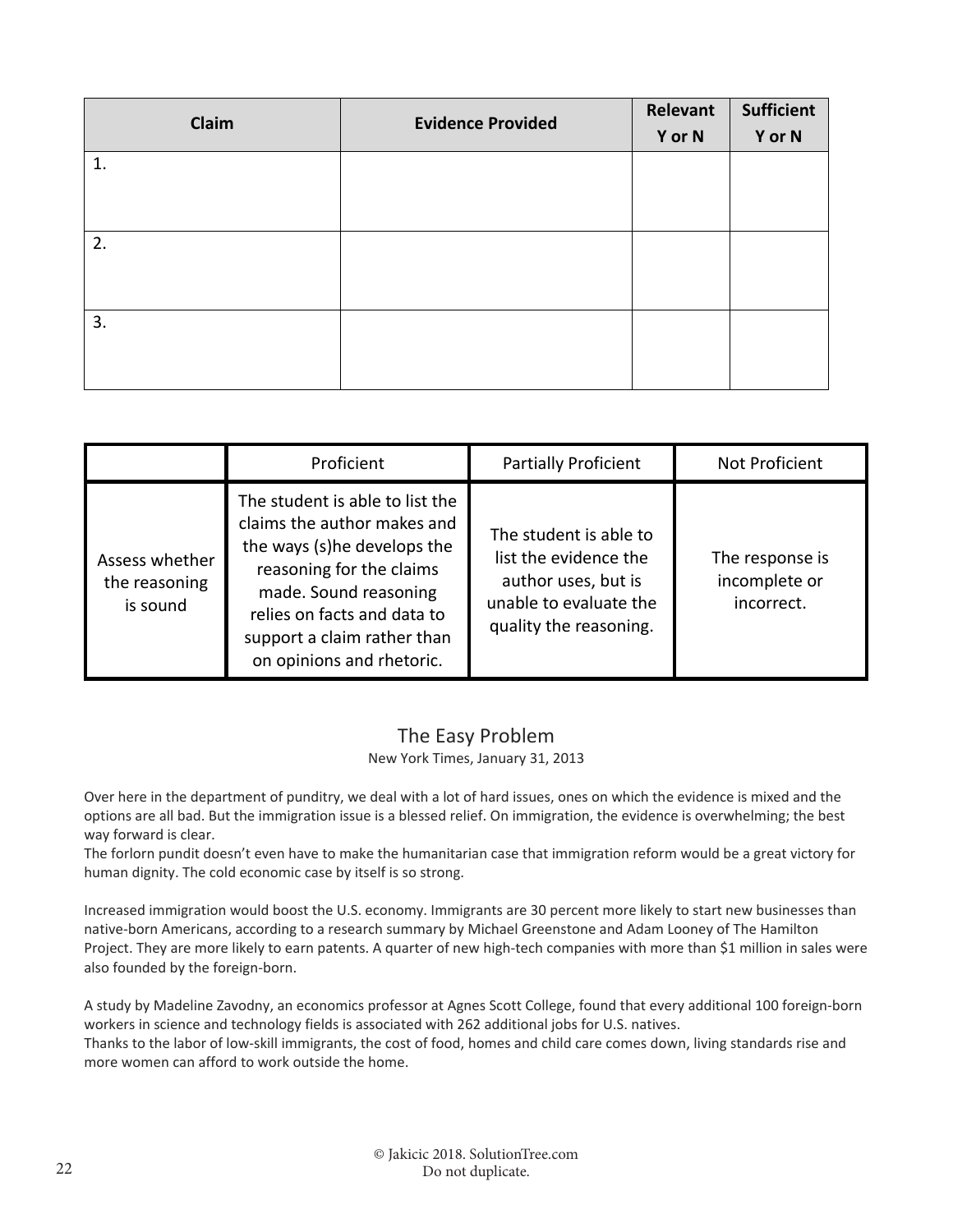The second clear finding is that many of the fears associated with immigration, including illegal immigration, are overblown.

Immigrants are doing a reasonable job of assimilating. Almost all of the children of immigrants from Africa and Asia speak English and more than 90 percent of the children of Latin‐American immigrants do. New immigrants may start out disproportionately in construction and food‐service jobs, but, by second and third generation, their occupation profiles are little different from the native‐born.

Immigrants, including illegal immigrants, are not socially disruptive. They are much less likely to wind up in prison or in mental hospitals than the native‐born.

Immigrants, both legal and illegal, do not drain the federal budget. It's true that states and localities have to spend money to educate them when they are children, but, over the course of their lives, they pay more in taxes than they receive in benefits. Furthermore, according to the Congressional Budget Office, giving the current illegals a path to citizenship would increase the taxes they pay by \$48 billion and increase the cost of public services they use by \$23 billion, thereby producing a surplus of \$25 billion.

It's also looking more likely that immigrants don't even lower the wages for vulnerable, low‐skill Americans. In 2007, the last time we had a big immigration debate, economists were divided on this. One group, using one methodology, found immigration had a negligible effect on low‐skill wages. Another group, using another methodology, found that the wages of the low‐skilled were indeed hurt.

Since then, as Heidi Shierholz of the Economic Policy Institute explains, methodological advances suggest that the wages of most low‐skill workers are probably not significantly affected. It turns out that immigrant workers are not always in direct competition with native-born workers, and, in some cases, they push the native-born upward into jobs that require more communication skills.

Shierholz found that between 1994 and 2007 immigration increased overall American wages by a small amount (\$3.68 per week). It decreased the wages of American male high school dropouts by a very small amount (\$1.37 per week). And it increased the wages of female high school dropouts by a larger amount (\$4.19 per week).

The argument that immigration hurts the less skilled is looking less persuasive.

Because immigration is so attractive, most nations are competing to win the global talent race. Over the past 10 years, 60 percent of nations have moved to increase or maintain their immigrant intakes, especially for high‐skilled immigrants.

The United States is losing this competition. We think of ourselves as an immigrant nation, but the share of our population that is foreign‐born is now roughly on par with Germany and France and far below the successful immigrant nations Canada and Australia. Furthermore, our immigrants are much less skilled than the ones Canada and Australia let in. As a result, the number of high‐tech immigrant start‐ups has stagnated, according to the Kauffman Foundation, which studies entrepreneurship.

The first big point from all this is that given the likely gridlock on tax reform and fiscal reform, immigration reform is our best chance to increase America's economic dynamism. We should normalize the illegals who are here, create a legal system for low‐skill workers and bend the current reform proposals so they look more like the Canadian system, which tailors the immigrant intake to regional labor markets and favors high‐skill workers.

The second big conclusion is that if we can't pass a law this year, given the overwhelming strength of the evidence, then we really are a pathetic basket case of a nation.